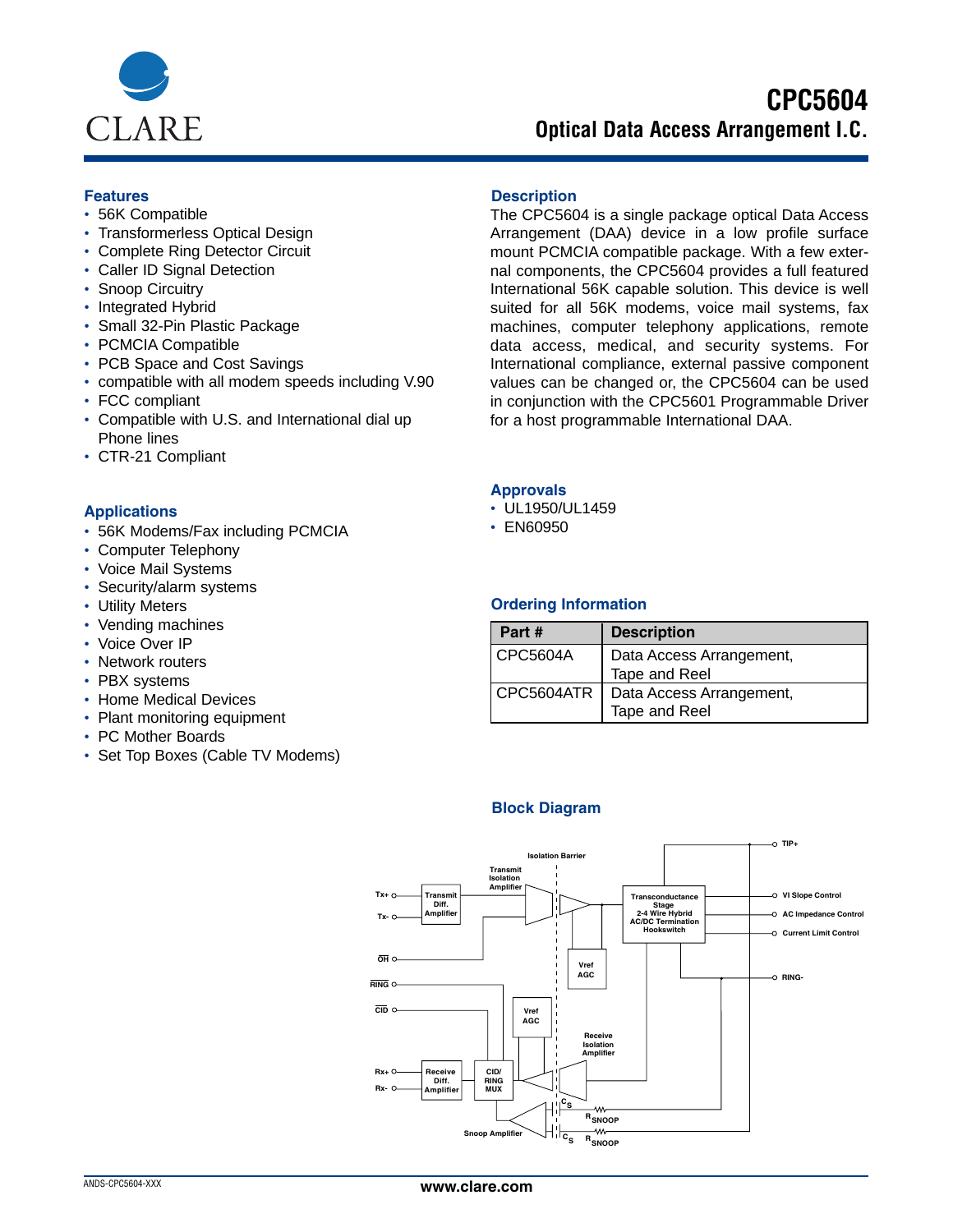

# **Table of Contents**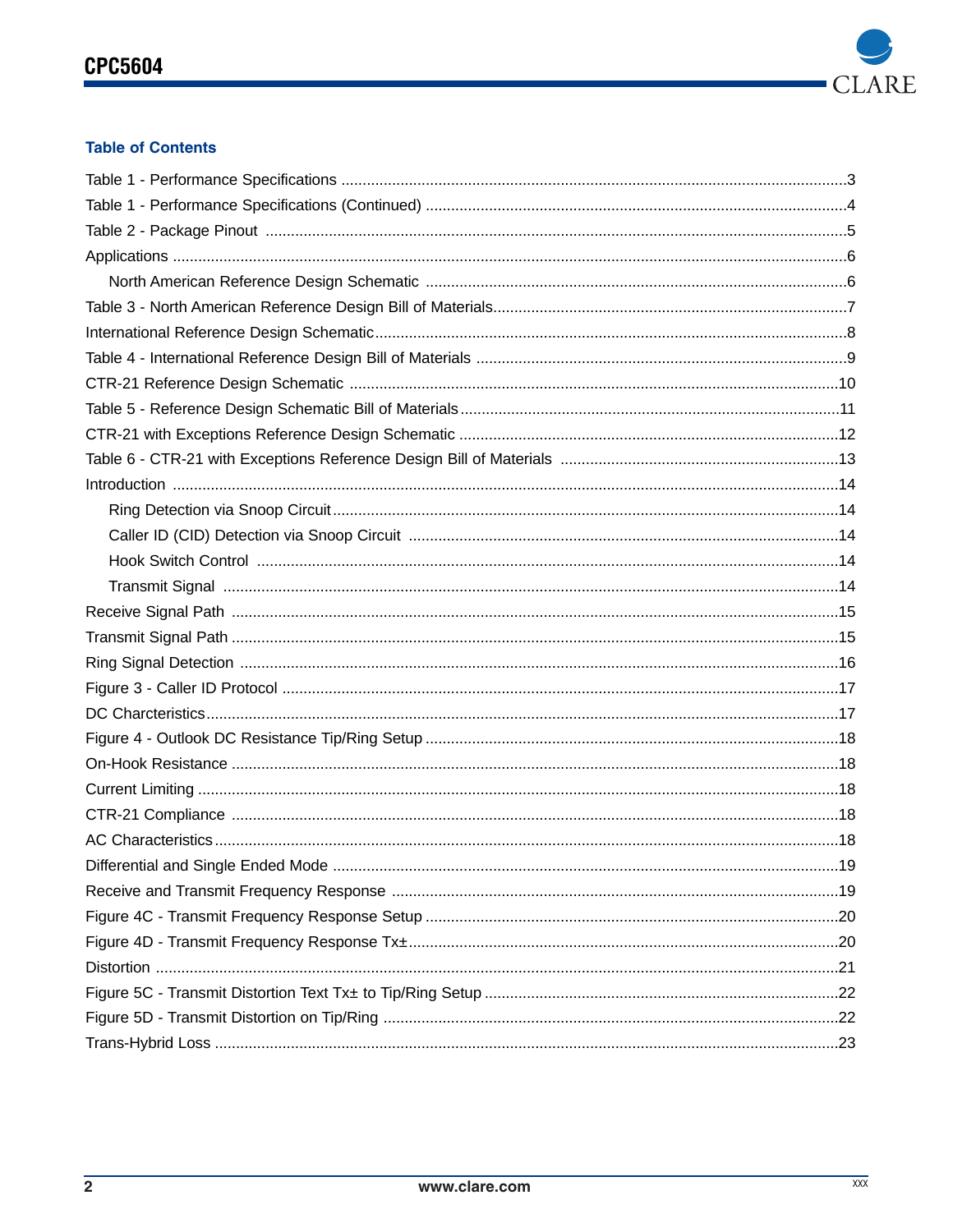

# **Table of Contents (Continued)**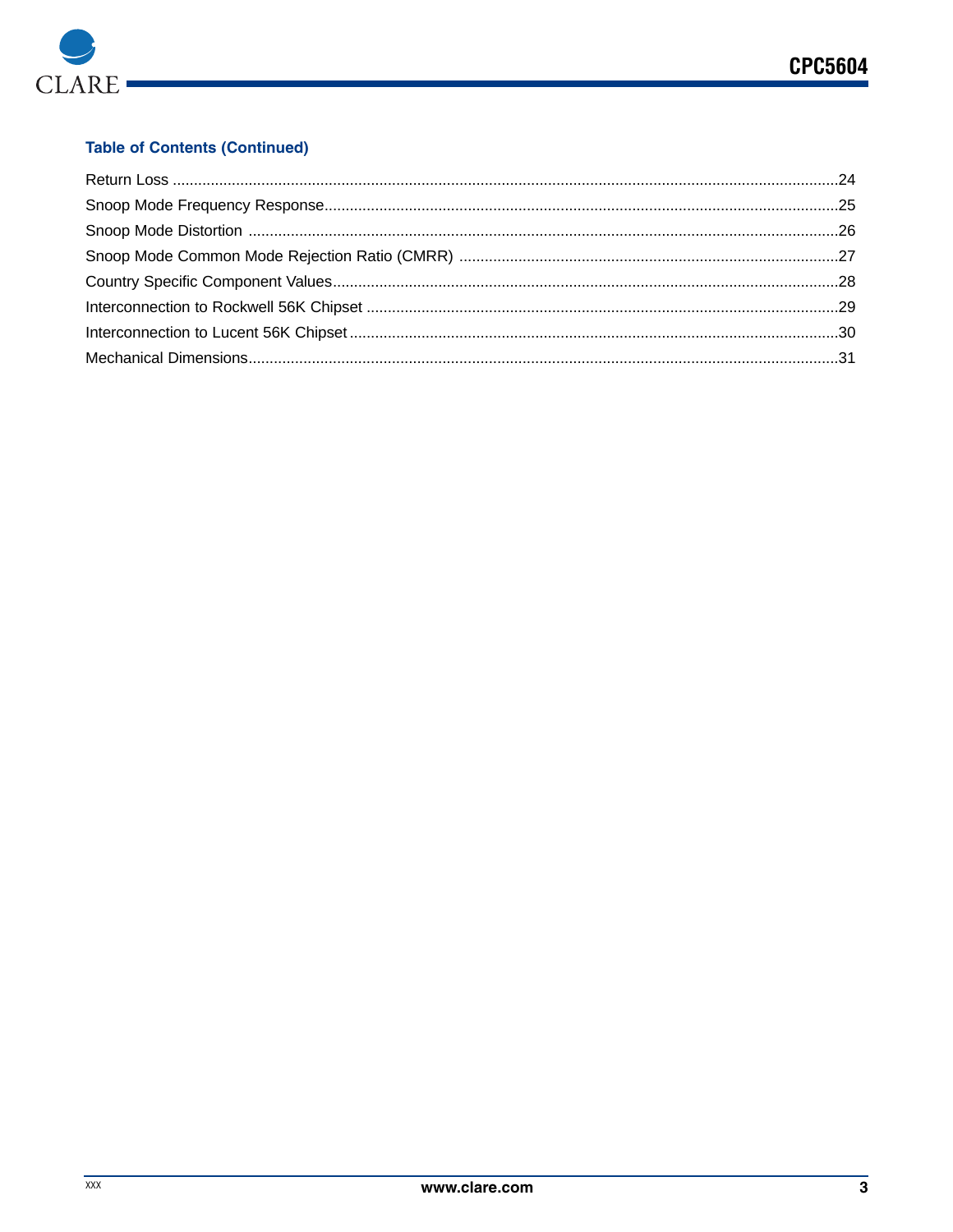

*Absolute Maximum Ratings are stress ratings. Stresses in excess of these ratings can cause permanent damage to the device. Functional operation of the device at these or any other conditions beyond those indicated in the operational sections of this data sheet is not implied. Exposure of the device to the absolute maximum ratings for an extended period may degrade the device and effect its reliability.*

# **Electrical Characteristics**

| <b>PARAMETER</b>                  | <b>MIN</b>       | <b>TYP</b> | <b>MAX</b> | <b>UNIT</b>  | <b>CONDITION</b>                     |
|-----------------------------------|------------------|------------|------------|--------------|--------------------------------------|
| <b>DC Characteristics</b>         |                  |            |            |              |                                      |
| Operating Voltage V <sub>cc</sub> | 4.75             | 5          | 5.25       | $\vee$       | Modem Side                           |
| Operating Current I <sub>cc</sub> |                  |            | 15         | mA           | Modem Side                           |
| Operating Voltage V <sub>nn</sub> | 3.5              |            | 5.25       | $\vee$       | From Tip and Ring                    |
| Operating Current I <sub>nn</sub> |                  |            | 5          | mA           | Drawn from Tip and Ring              |
| <b>On-Hook Characteristics</b>    |                  |            |            |              |                                      |
| DC Resistance (metallic)          | 10               |            |            | MΩ           | Tip to Ring, 100VDC Applied          |
| DC Resistance (longitudinal)      | 10 <sup>10</sup> |            |            | $M\Omega$    | 150VDC Applied from Tip and Ring     |
|                                   |                  |            |            |              | to Earth GND                         |
| Ring Signal Detection at 68 Hz*   | 5                |            |            | V            | Ring Signal Applied to Tip and Ring  |
| Ring Signal Detection at 15 Hz*   | 28               |            |            | $\mathsf{V}$ | Ring Signal Applied to Tip and Ring  |
| Snoop Circuit Frequency Response* | 600              |            | 4000       | Hz           | <b>3dB Corner Frequency</b>          |
| Snoop Circuit CMRR                |                  | -40        |            | dB           | 120V <sub>RMS</sub> 60Hz Common      |
|                                   |                  |            |            |              | Mode Signal on Tip/Ring              |
| <b>Ringer Equivalence</b>         |                  | 0.1B       |            | <b>REN</b>   |                                      |
| Longitudinal Balance              | 60               |            |            | dB           | Per FCC Part 68.3                    |
| <b>Off-Hook Characteristics</b>   |                  |            |            |              |                                      |
| AC Impedance*                     |                  | 600        |            | Ω            | Tip to Ring                          |
| Longitudinal Balance              | 40               |            |            | dB           | Tip and Ring to Ground, per FCC part |
| 68.3                              |                  |            |            |              |                                      |
| <b>Return Loss</b>                |                  | 26         |            | dB           | Against 600 $\Omega$ , 1800Hz        |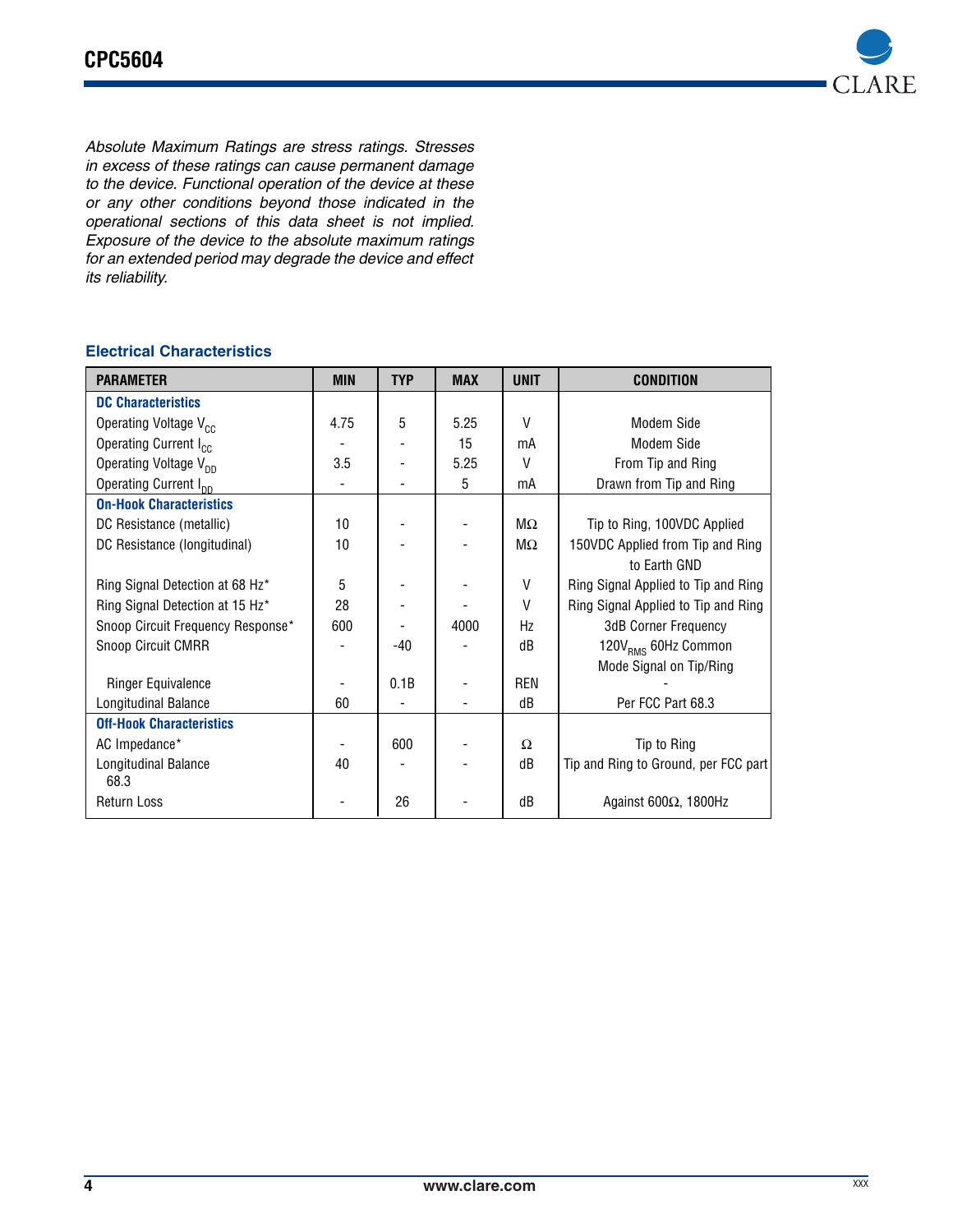

# **Table 1 -Performance Specifications (continued)**

| <b>PARAMETER</b>                        | <b>MIN</b>    | <b>TYP</b>               | <b>MAX</b> | <b>UNIT</b>        | <b>CONDITION</b>               |
|-----------------------------------------|---------------|--------------------------|------------|--------------------|--------------------------------|
| <b>Transmit/Receive Characteristics</b> |               |                          |            |                    |                                |
| Frequency Response*                     | 30            |                          | 4000       | Hz                 | 3dB corner frequency           |
| Trans-Hybrid Loss*                      |               | 30                       |            | dB                 | Against 600Ω resistive, 1800Hz |
| Transmit Insertion Loss*                | $-1$          | 0                        | 1          | dB                 |                                |
| Receive Insertion Loss*                 | $-1$          | 0                        | 1          | dB                 |                                |
| Average In-band Noise                   | ٠             | $-100$                   |            | dB                 | 4kHz Flat bandwidth            |
| Harmonic Distortion                     |               |                          | $-80$      | dB                 | -3dBm, 600Hz, 2nd Harmonic     |
| Transmit Level*                         |               |                          | 0          | dBm                | Single Tone Sine Wave          |
| Receive Level*                          |               |                          | 0          | dBm                | Single Tone Sine Wave          |
| Rx+/Rx- Output Drive Current            |               |                          | 0.5        | mA                 | Sink and Source                |
| Tx+/Tx- Input Impedance                 | 60            | 90                       | 120        | $k\Omega$          |                                |
| <b>Isolation Characteristics</b>        |               |                          |            |                    |                                |
| <b>Isolation Surge Voltage</b>          | 1500          |                          |            | V <sub>SURGE</sub> | Line Side to Modem Side        |
| Surge Rise Time                         | 2000          | $\overline{\phantom{0}}$ |            | $V/\mu s$          | No Damage via T/R              |
| Control Logic (OH, CID, RING)           |               |                          |            |                    |                                |
| Input Threshold Voltage                 | 0.8           |                          | 2.0        | $\vee$             |                                |
| <b>High Level Input Current</b>         |               |                          | $-20$      | μA                 |                                |
| Low Level Input Current                 | $-100$        |                          |            | μA                 |                                |
| Output High Voltage                     | $V_{CC}$ -0.4 |                          |            | $\vee$             | 1M $\Omega$ to Ground          |
| <b>Output Low Voltage</b>               |               | ٠                        | 0.4        | $\vee$             | 1 $M\Omega$ to VCC             |
| <b>Isolation Voltage</b>                |               | ٠                        | 1500       | V <sub>RMS</sub>   |                                |
| Tip/Ring Current (continuous)           | 10            |                          | 120        | mA                 |                                |
| <b>Total Package Dissipation</b>        |               |                          | 1          | W                  |                                |
| <b>Operational Temperature</b>          | $-20$         | $\overline{\phantom{a}}$ | $+85$      | °C                 |                                |
| Storage Temperature                     | $-40$         |                          | $+125$     | °C                 |                                |
| <b>Soldering Temperature</b>            |               |                          |            |                    |                                |
| (10 seconds Max)                        |               |                          | $+220$     | °C                 |                                |

Unless Otherwise Noted all Specifications @ 25oC.

\* Refer to Typical Application Circuit.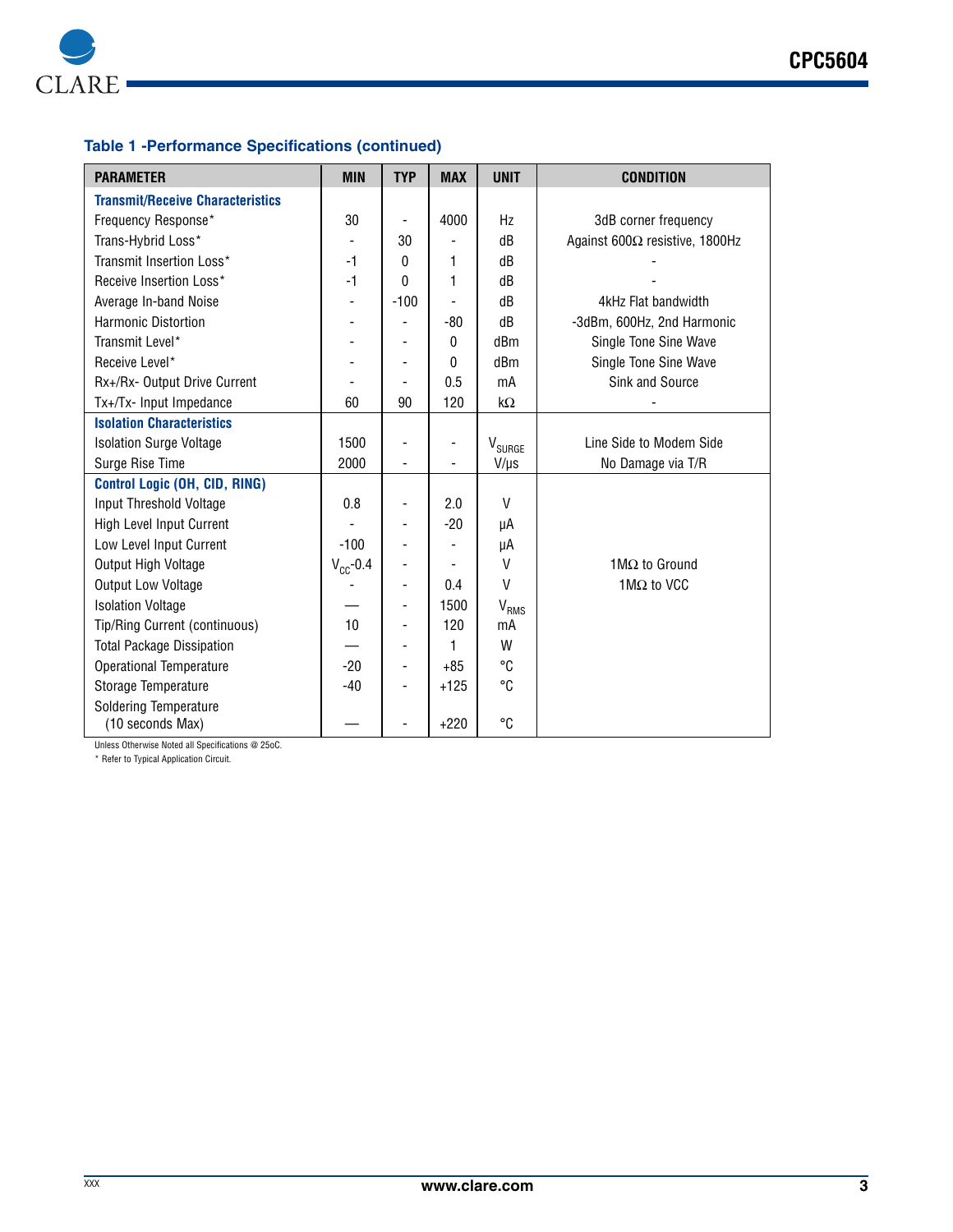

# **Table 2 -Package Pinout**

| 1              |              | <b>VCC</b>  | BR-              |   | 32 |
|----------------|--------------|-------------|------------------|---|----|
| $\overline{2}$ |              | TXF1        | TXF <sub>2</sub> |   | 31 |
| 3              | ┱            | TX-         | <b>ZTX</b>       | П | 30 |
| 4              | П            | TX+         | ZNT              |   | 29 |
| 5              | ⊏            | TX          | <b>TXS</b>       | П | 28 |
| 6              | ᠴ            | NC          | BR-              |   | 27 |
| 7              | ┱            | <b>GND</b>  | <b>NTS</b>       | п | 26 |
| 8              | ┑            | OH          | <b>GAT</b>       |   | 25 |
| 9              | ┐            | <b>RING</b> | <b>REF</b>       | П | 24 |
| 10             |              | <b>CID</b>  | <b>DCS</b>       |   | 23 |
| 11             | ┱            | RX-         | <b>DCF</b>       |   | 22 |
| 12             | ┑            | $RX+$       | <b>ZDC</b>       |   | 21 |
| 13             |              | $SNP+$      | BR-              |   | 20 |
| 14             | Т            | SNP-        | <b>RPB</b>       |   | 19 |
| 15             |              | <b>RXF</b>  | <b>RXS</b>       |   | 18 |
| 16             | $\mathbf{T}$ | <b>RX</b>   | <b>VDD</b>       |   | 17 |

| $P$ in #       | <b>Name</b>     | <b>Function</b>                                                                                                           |  |  |
|----------------|-----------------|---------------------------------------------------------------------------------------------------------------------------|--|--|
| 1              | $V_{\text{CC}}$ | Host power supply, +5 Volts +/-5%.                                                                                        |  |  |
| $\overline{c}$ | TXF1            | TX isolation amplifier output.                                                                                            |  |  |
| 3              | TX -            | NEG differential transmit signal into DAA.                                                                                |  |  |
| 4              | TX+             | POS differential transmit signal into DAA.                                                                                |  |  |
| 5              | TΧ              | TX differential amplifier input.                                                                                          |  |  |
| 6              | <b>NC</b>       | Not Connected.                                                                                                            |  |  |
| 7              | GND             | Connect to host analog ground.                                                                                            |  |  |
| 8              | 0H              | Driving this signal low asserts the off-hook condition.                                                                   |  |  |
| 9              | <b>RING</b>     | Active low indicates an incoming half waved ring signal<br>pulsed High to Low at the ring frequency-typically 20Hz.       |  |  |
| 10             | CD              | Driving this signal low places the Caller ID information<br>on the RX pins when the DAA is on hook (OH is<br>deasserted). |  |  |
| 11             | RX-             | NEG differential analog receive signal from the tele-<br>phone line and must be AC coupled with a 0.1 uF<br>capacitor.    |  |  |
| 12             | $RX+$           | POS differential analog receive signal from the tele-<br>phone line and must be AC coupled with a 0.1 uF<br>capacitor.    |  |  |
| 13             | SNP+            | One of two differential snoop inputs.                                                                                     |  |  |
| 14             | SNP-            | One of two differential snoop inputs.                                                                                     |  |  |
| 15             | <b>RXF</b>      | Receive photodiode amplifier output.                                                                                      |  |  |
| 16             | <b>RX</b>       | Receive photoamplifier summing junction.                                                                                  |  |  |
| 17             | $V_{DD}$        | Power supply for line side portion of CPC5604.                                                                            |  |  |
| 18             | <b>RXS</b>      | Receive photodiode servo input.                                                                                           |  |  |
| 19             | <b>RPB</b>      | Sets receive LED prebias current.                                                                                         |  |  |
| 20             | BR-             | Return to bridge rectifier negative output.                                                                               |  |  |
| 21             | ZDC             | Sets electronic inductor DCR/Current Limit.                                                                               |  |  |
| 22             | <b>DCF</b>      | DC Filter Point.                                                                                                          |  |  |
| 23             | <b>DCS</b>      | VI slope control via external resistor.                                                                                   |  |  |
| 24             | REF             | 1.25V internal voltage reference.                                                                                         |  |  |
| $\frac{25}{2}$ | <u>GAT</u>      | Depletion MOSFET gate control.                                                                                            |  |  |
| 26             | <b>NTS</b>      | Receive signal input path via Tip and Ring.                                                                               |  |  |
| 27             | BR-             | Return to bridge rectifier negative output.                                                                               |  |  |
| 28             | TXS             | Receive photodiode amplifier input.                                                                                       |  |  |
| 29             | ZNT             | Sets DAA impedance via external passive network.                                                                          |  |  |
| 30             | <u>ZTX</u>      | Transmit Transconductance gain setting pin.                                                                               |  |  |
| 31             | TXF2            | Receive photodiode amplifier output.                                                                                      |  |  |
| 32             | BR-             | Return to bridge rectifier negative output.                                                                               |  |  |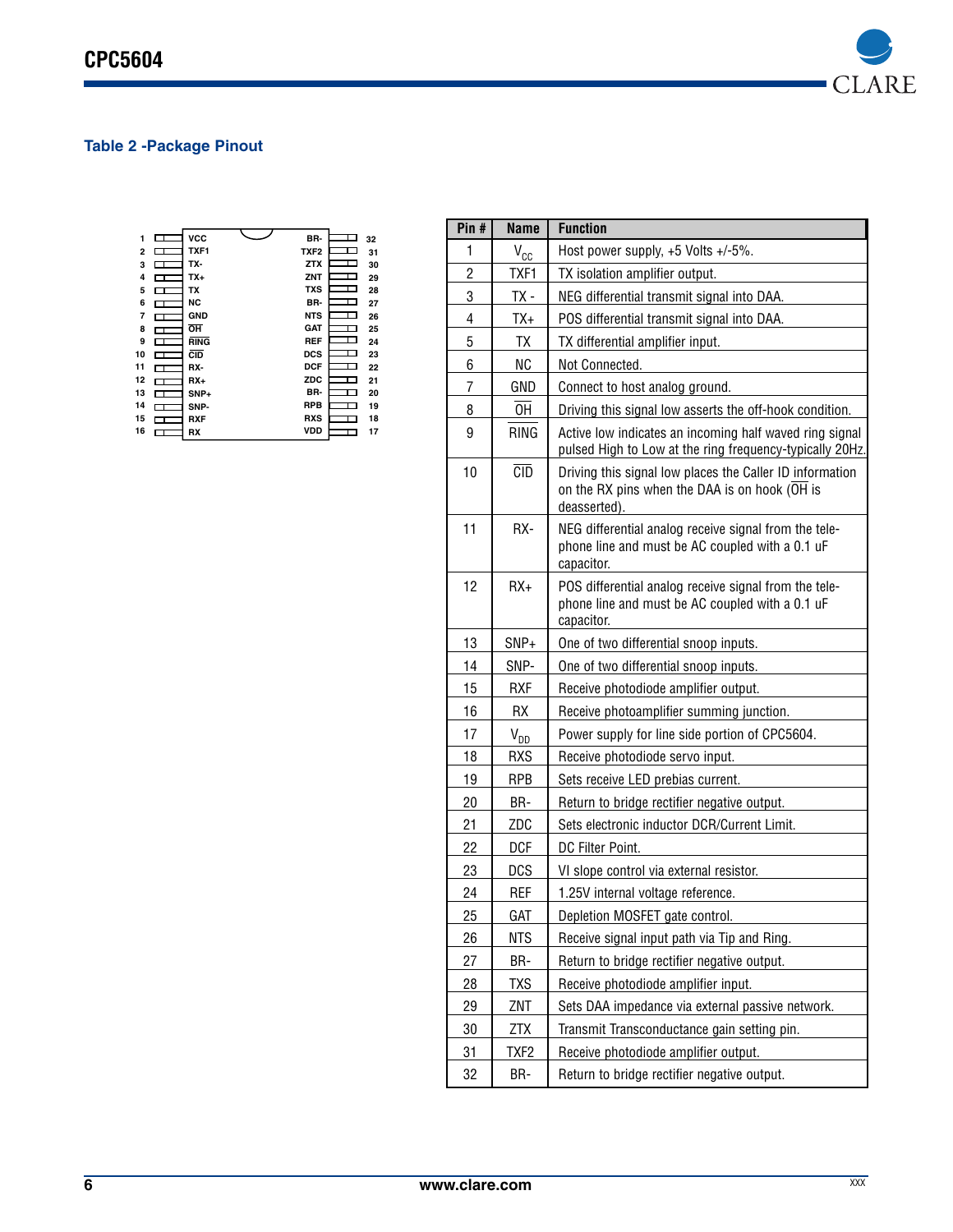

# **Applications**

**North American Reference Design Schematic**

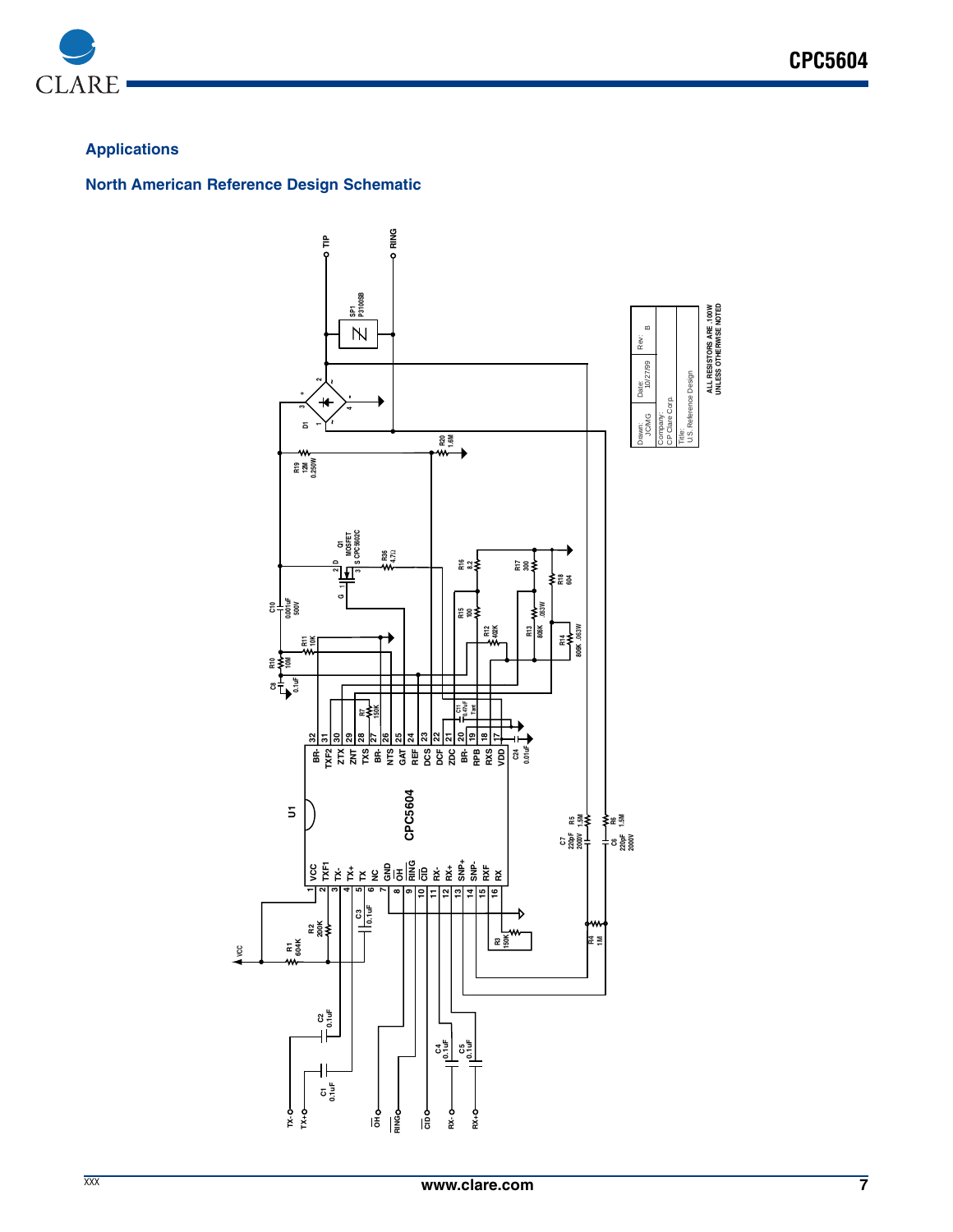

| QTY.           | <b>Designation</b> | <b>Description</b>      | <b>Manufacturer</b> | Package Type |
|----------------|--------------------|-------------------------|---------------------|--------------|
| 1              | U1                 | CPC5604A                | Clare               | 32 Lead SOIC |
| 1              | Q <sub>1</sub>     | CPC5602C                | Clare               | SOT-223      |
| 1              | R <sub>1</sub>     | 604k 1% Res.            | Meritek             | 0603         |
| 1              | R <sub>18</sub>    | 604 ohm 1% Res.         | Meritek             | 0603         |
| 1              | R <sub>2</sub>     | 200k 5% Res.            | Meritek             | 0603         |
| 1              | R <sub>4</sub>     | 1M 5% Res               | Meritek             | 0603         |
| 2              | R3, R7             | 150k 5% Res.            | Meritek             | 0603         |
| $\overline{c}$ | R5, R6             | 1.5M 5% Res.            | Meritek             | '1206        |
| 1              | R <sub>11</sub>    | 10 K 5% Res.            | Meritek             | 0603         |
|                | R <sub>12</sub>    | 402k 1% Res.            | Meritek             | 0603         |
| 1              | R <sub>15</sub>    | 100 ohm 5% Res.         | Meritek             | 0603         |
| $\overline{c}$ | R13, R14           | 806K 1% Res. 0.063W     | Meritek             | 0603         |
|                | R <sub>16</sub>    | 8.2 5% Res. 1/8W        | Meritek             | 0603         |
| 1              | R <sub>17</sub>    | 300 ohm 5% Res.         | Meritek             | 0603         |
| 1              | R <sub>10</sub>    | 10M 5% Res.             | Meritek             | 0603         |
| 1              | R <sub>19</sub>    | 12M 5% Res. 0.25W       | Meritek             | '1206        |
| 1              | R <sub>20</sub>    | 1.6M 5% Res.            | <b>Meritek</b>      | 0805         |
| 1              | R36                | 4.7 ohm 5% Res 1/8W     | Meritek             | 0603         |
| 5              | C1, C2, C3, C4, C5 | 0.1 uf 50V 10% X7R      | Tecate              | 0805         |
| $\overline{c}$ | C6, C7             | 220 pf 2000V NPO 5%     | Tecate              | 1808         |
| 1              | C <sub>8</sub>     | 0.1uf 50V 10% X7R       | Tecate              | 0805         |
|                | C10                | 0.001uf 500V10% X7R     | Tecate              | 1206         |
|                | C11                | 0.47uf 25V Tant 10%     | Panasonic           | SMD          |
| 1              | C <sub>24</sub>    | .010 uf 50V 10% X7R     | Tecate              | 0805         |
| 1              | D <sub>1</sub>     | <b>Bridge Rectifier</b> | Shindengen          | N/A          |
|                | SP <sub>1</sub>    | <b>Surge Protection</b> | Teccor              | D0-214AA     |
| 32             | <b>TOTAL</b>       |                         |                     |              |

# **Table 3 - North American Reference Design Bill of Materials**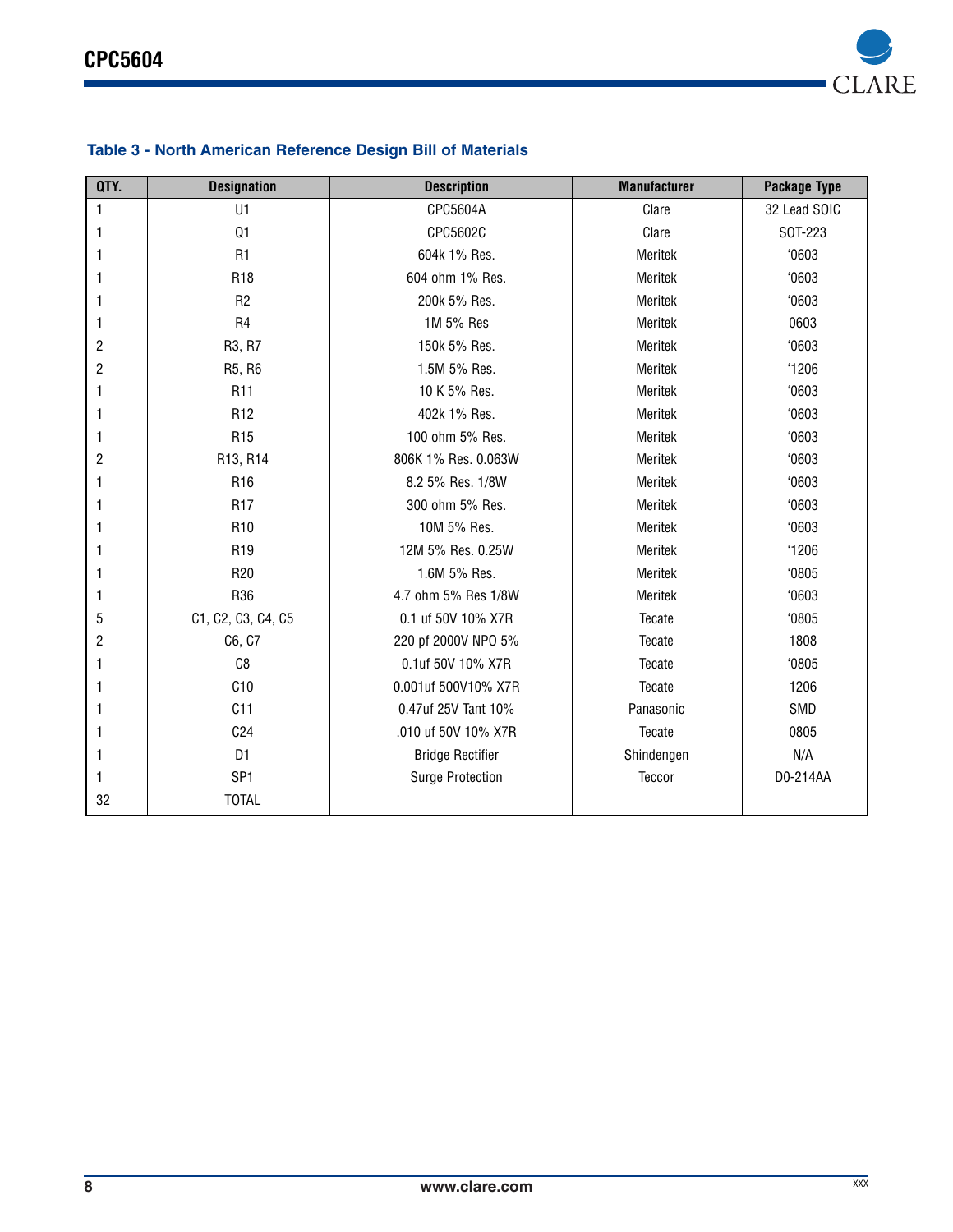

# **International Reference Design Schematic**

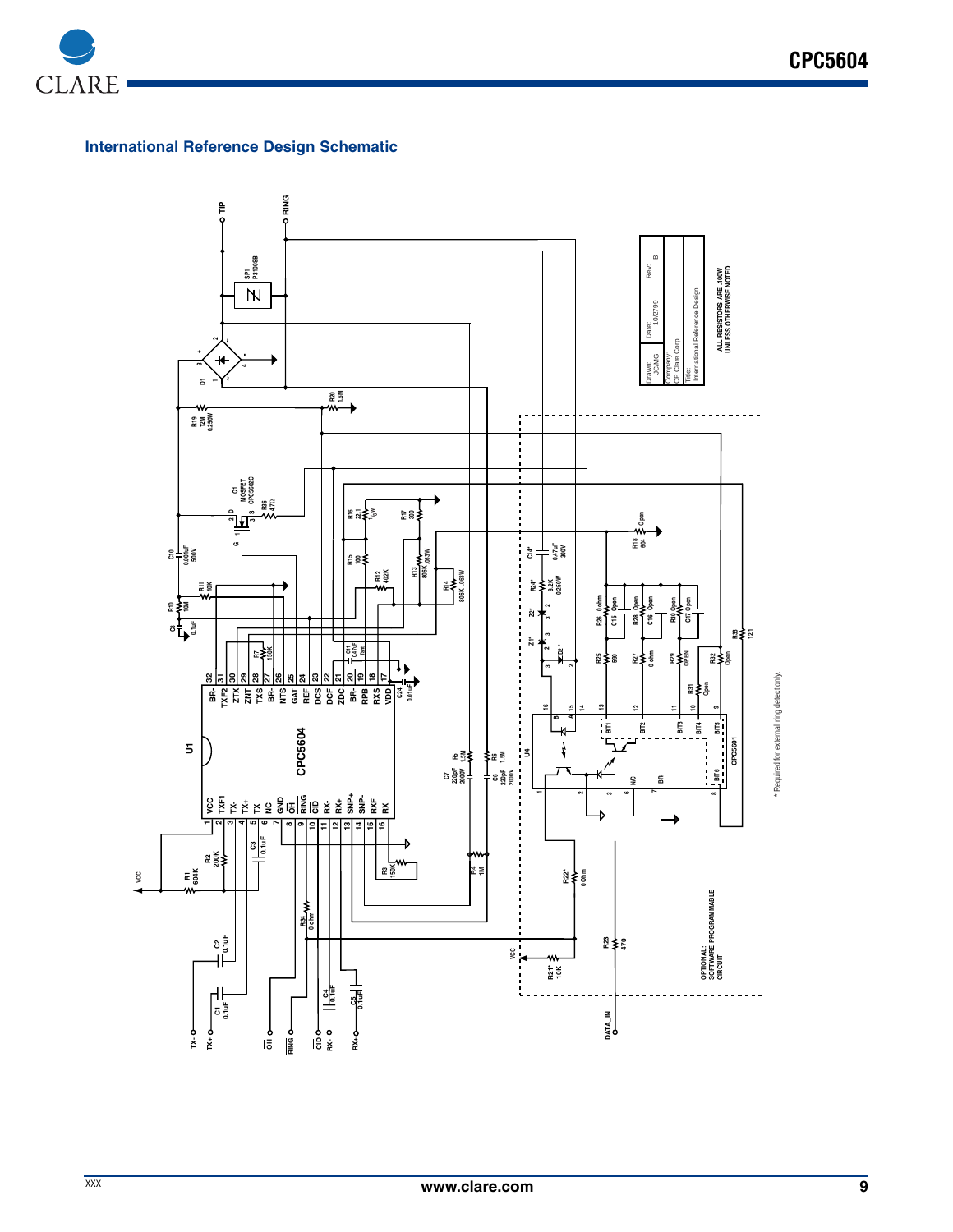

# **Table 4 - International Reference Design Bill of Materials**

| QTY.                    | <b>Designation</b>      | <b>Description</b>      | <b>Manufacturer</b> | <b>Package Type</b> |
|-------------------------|-------------------------|-------------------------|---------------------|---------------------|
| 1                       | U1                      | CPC5604A                | Clare               | 32 Lead SOIC        |
| 1                       | U <sub>4</sub>          | CPC5601D                | Clare               | S016                |
| 1                       | Q1                      | CPC5602C                | Clare               | SOT-223             |
| 1                       | R <sub>1</sub>          | 604k 1% Res.            | Meritek             | 0603                |
|                         | R <sub>18</sub>         | 604 ohm 1% Res.         | Meritek             | '0603               |
| 1                       | R <sub>2</sub>          | 200k 5% Res.            | Meritek             | 0603                |
| 1                       | R4                      | 1M 5% Res.              | Meritek             | 0603                |
| $\overline{c}$          | R3, R7                  | 150k 5% Res.            | Meritek             | 0603                |
| $\sqrt{2}$              | R5, R6                  | 1.5M 5% Res.            | Meritek             | '1206               |
| $\mathbf{2}$            | R11, R21                | 10 K 5% Res.            | Meritek             | 0603                |
| 1                       | R <sub>12</sub>         | 402k 1% Res.            | Meritek             | '0603               |
| 1                       | R <sub>15</sub>         | 100 ohm 5% Res.         | Meritek             | 0603                |
| $\overline{\mathbf{c}}$ | R13, R14                | 806K 1% Res. 0.063W     | Meritek             | 0603                |
| 1                       | R <sub>16</sub>         | 22.1 1% Res. 1/8W       | Meritek             | '0603               |
| 1                       | R <sub>17</sub>         | 300 ohm 5% Res.         | Meritek             | 0603                |
|                         | R <sub>10</sub>         | 10M 5% Res.             | Meritek             | 0603                |
| 1                       | R <sub>19</sub>         | 12M 5% Res. 0.25W       | Meritek             | '1206               |
| 1                       | R <sub>20</sub>         | 1.6M 5% Res.            | Meritek             | 0805                |
| 1                       | R <sub>23</sub>         | 470 ohm 5% Res.         | Meritek             | 0603                |
| 1                       | R <sub>24</sub>         | 8.2k 5% Res. 0.25W      | Meritek             | '0603               |
| 5                       | R22, R29, R30, R31, R32 | Open                    |                     | 0603                |
|                         | R <sub>25</sub>         | 590 ohm 5% Res.         | Meritek             | '0603               |
| 1                       | R <sub>26</sub>         | 0 ohm Res.              | Meritek             | '0603               |
| 1                       | R <sub>27</sub>         | 0 ohm Res.              | Meritek             | '0603               |
| 1                       | R <sub>28</sub>         | Open                    | $\frac{1}{2}$       | 0603                |
| 1                       | R33                     | 12.1 ohm 1% Res.        | Meritek             | 0603                |
| 1                       | R34                     | 0 ohm 5% Res.           | Meritek             | 0603                |
| 1                       | R36                     | 4.7 ohm 5% Res 1/8W     | Meritek             | 0603                |
| 5                       | C1, C2, C3, C4, C5      | 0.1 uf 50V 10% X7R      | Tecate              | 0805                |
| 2                       | C6, C7                  | 220 pf 2000V NPO 5%     | Tecate              | 1808                |
| 1                       | C8                      | 0.1uf 50V 10% X7R       | Tecate              | '0805               |
| 1                       | C10                     | 0.001uf 500V10% X7R     | Tecate              | 1206                |
| 1                       | C11                     | 0.47uf 25V Tant 10%     | Panasonic           | SMD                 |
|                         | C14                     | .47uf 300V              | Tecate              | 1812                |
|                         | C15                     | Open                    |                     | '0805               |
| 1                       | C16                     | 0.0047uf 50V 10% X7R    | Tecate              | '0805               |
| 1                       | C17                     | Open for future use     |                     | '0805               |
| 1                       | C <sub>24</sub>         | 0.01uf 50V 10% X7R      | Tecate              | 0805                |
| 1                       | SP <sub>1</sub>         | <b>Surge Protection</b> | Teccor              | D0-214AA            |
| 2                       | Z1, Z2                  | Zener 20V               | Rohm                | SOT-23              |
| 1                       | D1                      | <b>Bridge Rectifier</b> | Shindengen          | N/A                 |
| 1                       | D <sub>2</sub>          | Diode BAS16             | Rohm                | SOT-23              |
| 53                      | <b>TOTAL</b>            |                         |                     |                     |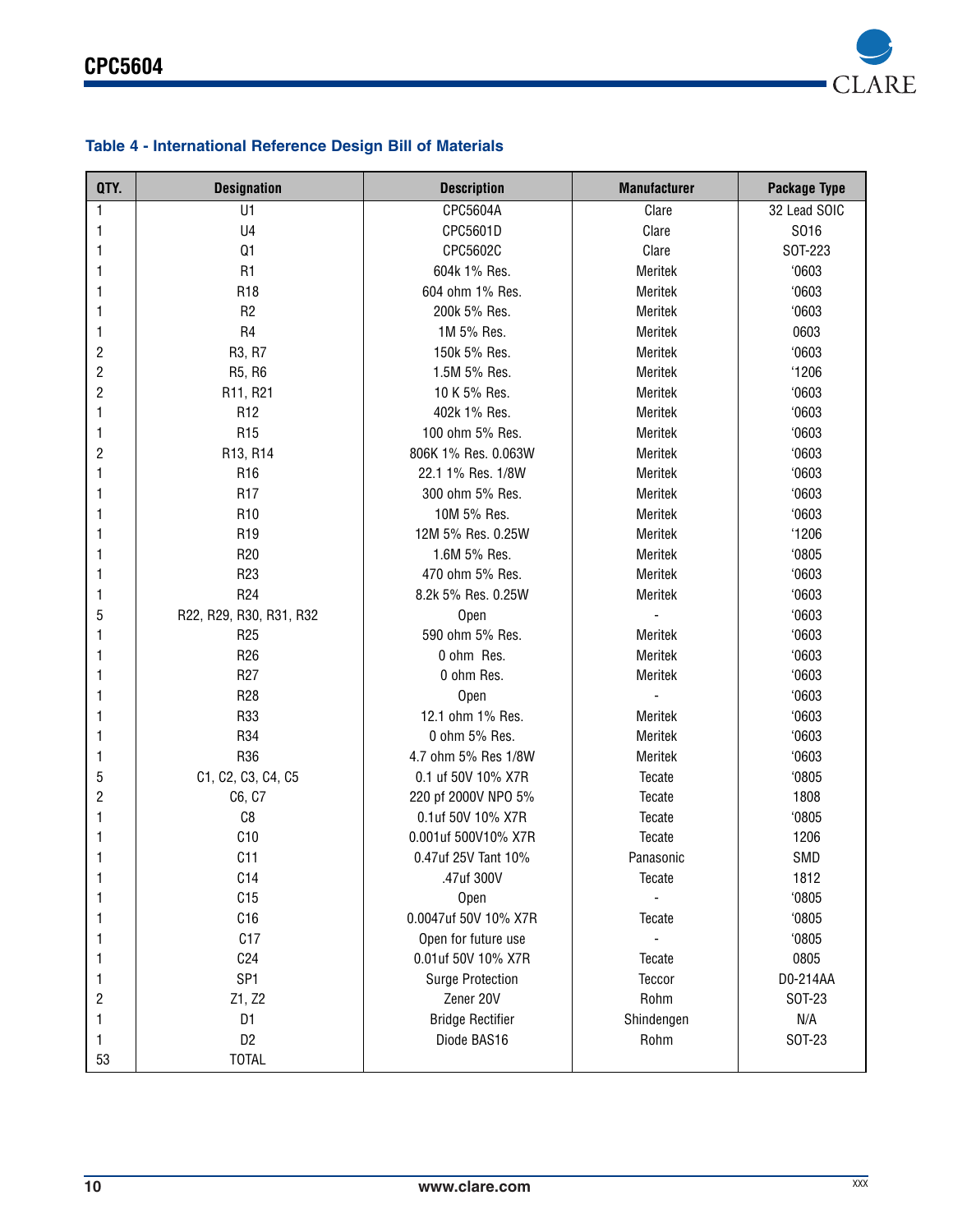

# **CTR-21 Reference Design Schematic**

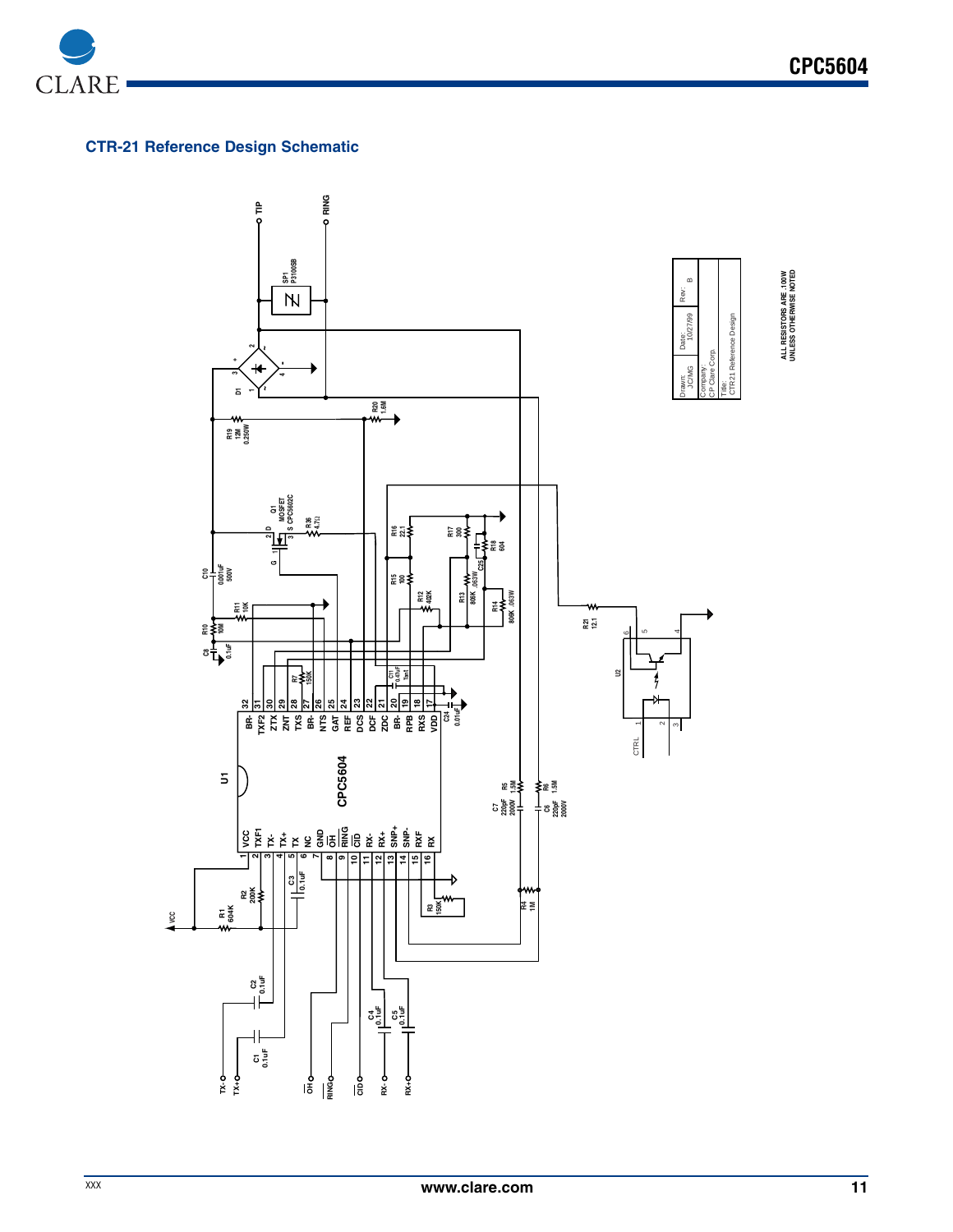

# **Table 5 - CTR-21 Reference Design Bill of Materials**

| QTY.           | <b>Designation</b> | <b>Description</b>      | <b>Manufacturer</b> | Package Type |
|----------------|--------------------|-------------------------|---------------------|--------------|
| 1              | U1                 | CPC5604A                | Clare               | 32 Lead SOIC |
| 1              | Q1                 | CPC5602C                | Clare               | SOT-223      |
| 1              | R1                 | 604k 1% Res.            | Meritek             | 0603         |
| 1              | R <sub>4</sub>     | 1M 5% Res.              | Meritek             | 0603         |
| 1              | R <sub>18</sub>    | 604 ohms 1% Res.        | Meritek             | 0603         |
| 1              | R <sub>2</sub>     | 200k 5% Res.            | Meritek             | 0603         |
| 2              | R3, R7             | 150k 5% Res.            | Meritek             | 0603         |
| $\overline{c}$ | R5, R6             | 1.5M 5% Res.            | Meritek             | '1206        |
| 1              | R <sub>11</sub>    | 10 K 5% Res.            | Meritek             | 0603         |
| 1              | R <sub>12</sub>    | 402k 1% Res.            | Meritek             | 0603         |
| 1              | R <sub>15</sub>    | 100 ohm 5% Res.         | Meritek             | 0603         |
| $\overline{c}$ | R13, R14           | 806K 1% Res. 0.063W     | Meritek             | 0603         |
| 1              | R <sub>16</sub>    | 22.1 5% Res. 1/8W       | Meritek             | 0603         |
| 1              | R <sub>17</sub>    | 300 ohm 5% Res.         | Meritek             | 0603         |
| 1              | R <sub>10</sub>    | 10M 5% Res.             | Meritek             | 0603         |
| 1              | R <sub>19</sub>    | 12M 5% Res. .25W        | Meritek             | '1206        |
| 1              | R <sub>20</sub>    | 1.6M 5% Res.            | Meritek             | 0805         |
| 1              | R <sub>21</sub>    | 12.1 5% Res. 0.063W     | Meritek             | 0603         |
| 1              | R36                | 4.7 ohm 5% Res 1/8 W    | Meritek             | 0603         |
| 5              | C1, C2, C3, C4, C5 | 0.1 uf 50V 10% X7R      | Tecate              | 0805         |
| $\overline{c}$ | C6, C7             | 220 pf 2000V NPO 5%     | Tecate              | 1808         |
| 1              | C8                 | 0.1uf 50V 10% X7R       | Tecate              | 0805         |
| 1              | C10                | 0.001uf 500V10% X7R     | Tecate              | 1206         |
| 1              | C11                | 0.47uf 25V Tant 10%     | Panasonic           | SMD          |
| 1              | C <sub>24</sub>    | 0.01uf 50V 10% X7R      | Tecate              | 0805         |
|                | D <sub>1</sub>     | <b>Bridge Rectifier</b> | Shindengen          | N/A          |
| 1              | SP <sub>1</sub>    | <b>Surge Protection</b> | Teccor              | D0-214AA     |
| 1              | U <sub>2</sub>     | 4N35                    |                     |              |
| 34             | <b>TOTAL</b>       |                         |                     |              |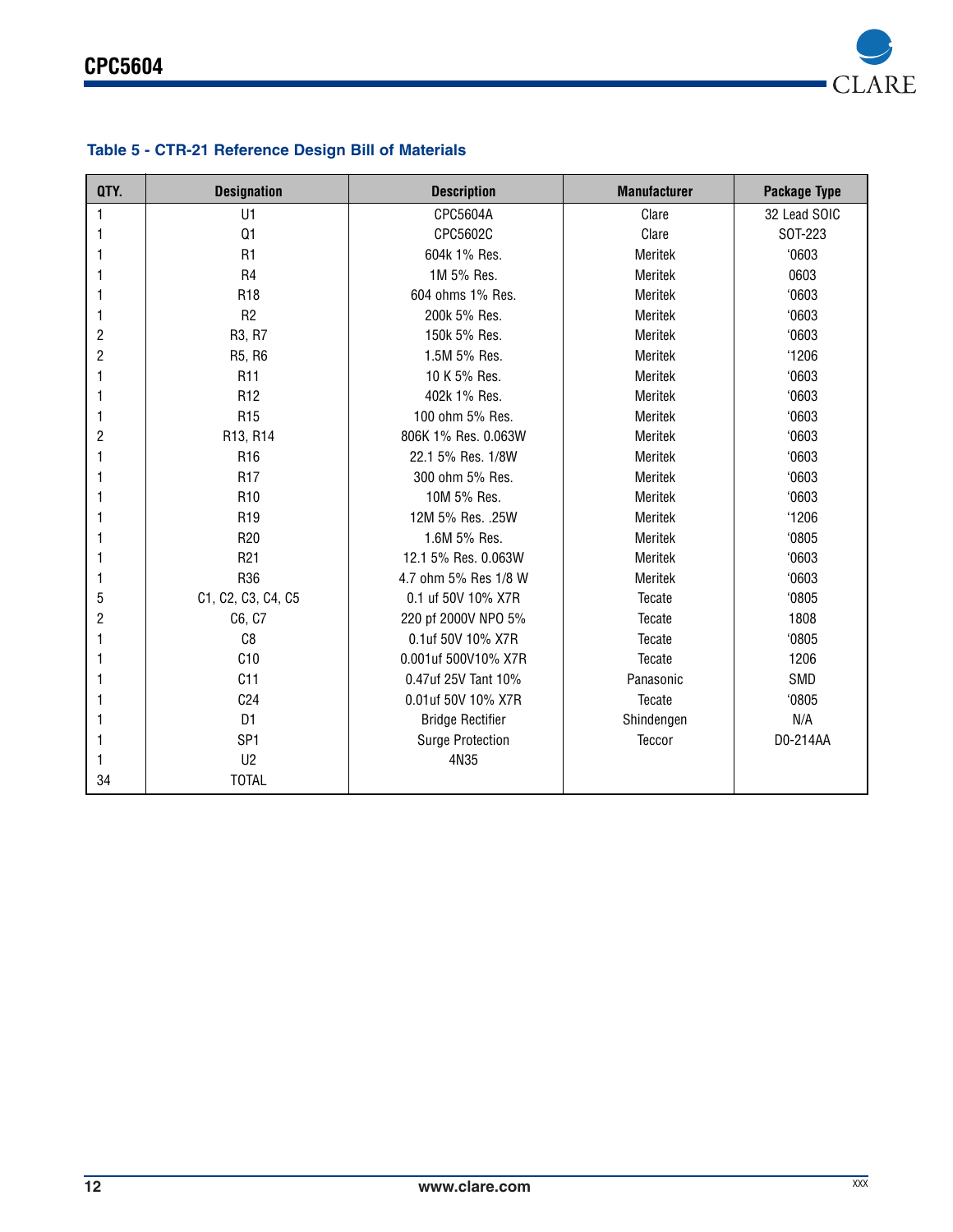

# **CTR-21 with Exceptions Reference Design Schematic**

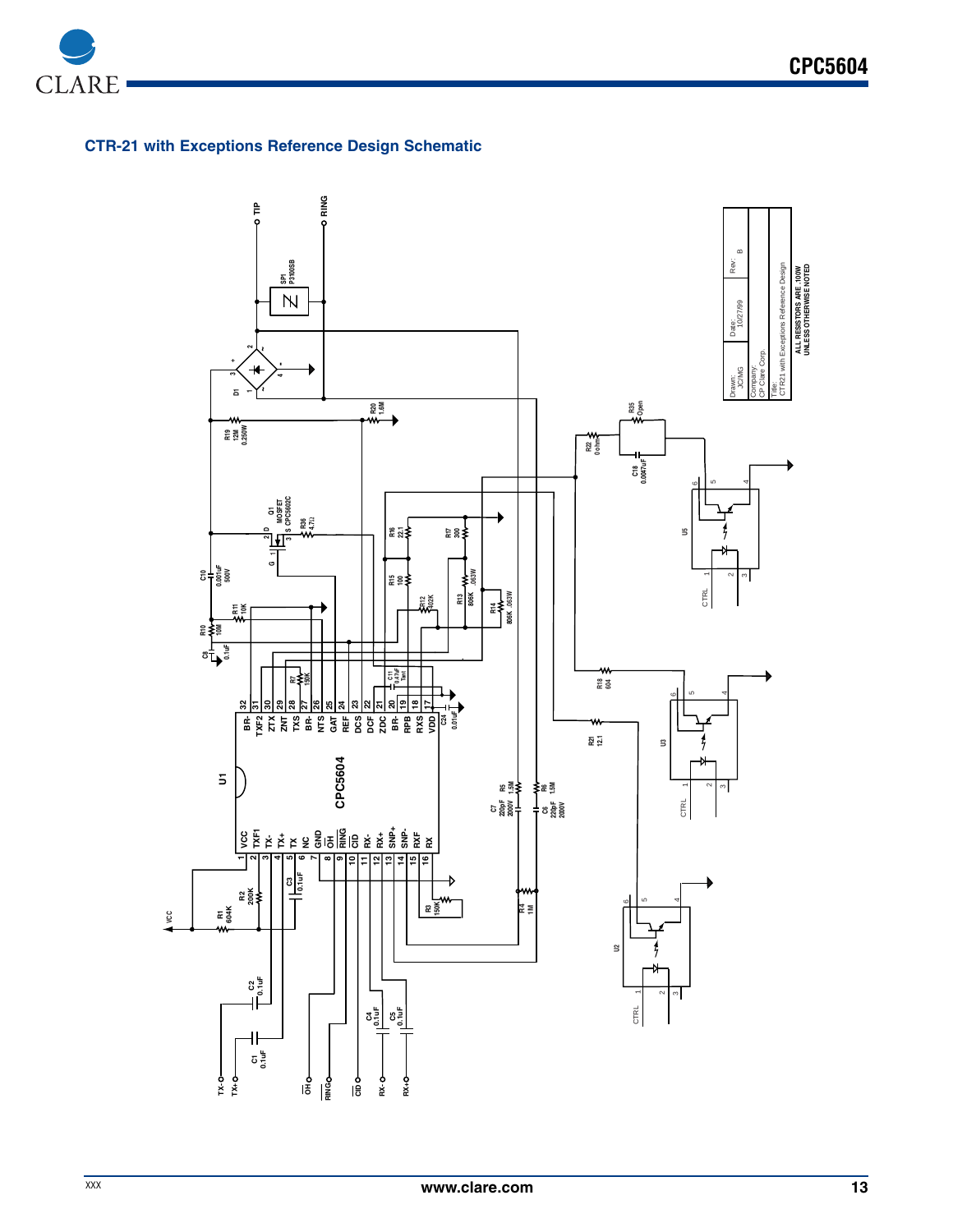

# **Table 6 - CTR-21 with Exceptions Reference Design Bill of Materials**

| QTY.           | <b>Designation</b> | <b>Description</b>      | <b>Manufacturer</b> | Package Type |
|----------------|--------------------|-------------------------|---------------------|--------------|
| 1              | U1                 | CPC5604A                | Clare               | 32 Lead SOIC |
| 1              | Q1                 | CPC5602C                | Clare               | SOT-223      |
| 1              | R <sub>1</sub>     | 604k 1% Res.            | Meritek             | 0603         |
| 1              | R <sub>18</sub>    | 604 ohm 1% Res.         | Meritek             | 0603         |
| 1              | R <sub>2</sub>     | 200k 5% Res.            | Meritek             | 0603         |
| 1              | R <sub>4</sub>     | 1M 5% Res               | Meritek             | 0603         |
| $\overline{c}$ | R3, R7             | 150k 5% Res.            | Meritek             | 0603         |
| $\overline{2}$ | R5, R6             | 1.5M 5% Res.            | Meritek             | '1206        |
| 1              | R <sub>11</sub>    | 10 K 5% Res.            | Meritek             | 0603         |
| 1              | R <sub>12</sub>    | 402k 1% Res.            | Meritek             | 0603         |
| 1              | R <sub>15</sub>    | 100 ohm 5% Res.         | Meritek             | 0603         |
| $\overline{2}$ | R13, R14           | 806K 1% Res. 0.063W     | Meritek             | 0603         |
| 1              | R <sub>16</sub>    | 22.1 1% Res. 1/8W       | Meritek             | 0603         |
| 1              | R <sub>17</sub>    | 300 ohm 5% Res.         | Meritek             | 0603         |
| 1              | R <sub>10</sub>    | 10M 5% Res.             | Meritek             | 0603         |
| 1              | R <sub>19</sub>    | 12M 5% Res. 0.25W       | Meritek             | '1206        |
| 1              | R <sub>20</sub>    | 1.6M 5% Res.            | Meritek             | 0805         |
| 1              | R <sub>21</sub>    | 12.1 1% Res. 0.063W     | Meritek             | 0603         |
| 1              | R <sub>22</sub>    | 0 ohm                   | Meritek             | 0603         |
| 1              | R35                | Open                    |                     | 0603         |
| 1              | R36                | 4.7 ohm 5% Res 1/8 W    | Meritek             | 0603         |
| 5              | C1, C2, C3, C4, C5 | 0.1 uf 50V 10% X7R      | Tecate              | 0805         |
| $\overline{c}$ | C6, C7             | 220 pf 2000V NPO 5%     | Tecate              | 1808         |
| 1              | C8                 | 0.1uf 50V 10% X7R       | Tecate              | 0805         |
| 1              | C10                | 0.001uf 500V10% X7R     | Tecate              | 1206         |
| 1              | C11                | 0.47uf 25V Tant 10%     | Panasonic           | SMD          |
| 1              | C <sub>24</sub>    | 0.01uf 50V 10% X7R      | Tecate              | 0805         |
| 1              | D <sub>1</sub>     | <b>Bridge Rectifier</b> | Shindengen          | N/A          |
| 1              | SP <sub>1</sub>    | <b>Surge Protection</b> | Teccor              | D0-214AA     |
| 1              | U <sub>2</sub>     | 4N35                    |                     |              |
| 1              | U3                 | 4N35                    |                     |              |
| 1              | U <sub>5</sub>     | 4N35                    |                     |              |
| 38             | <b>TOTAL</b>       |                         |                     |              |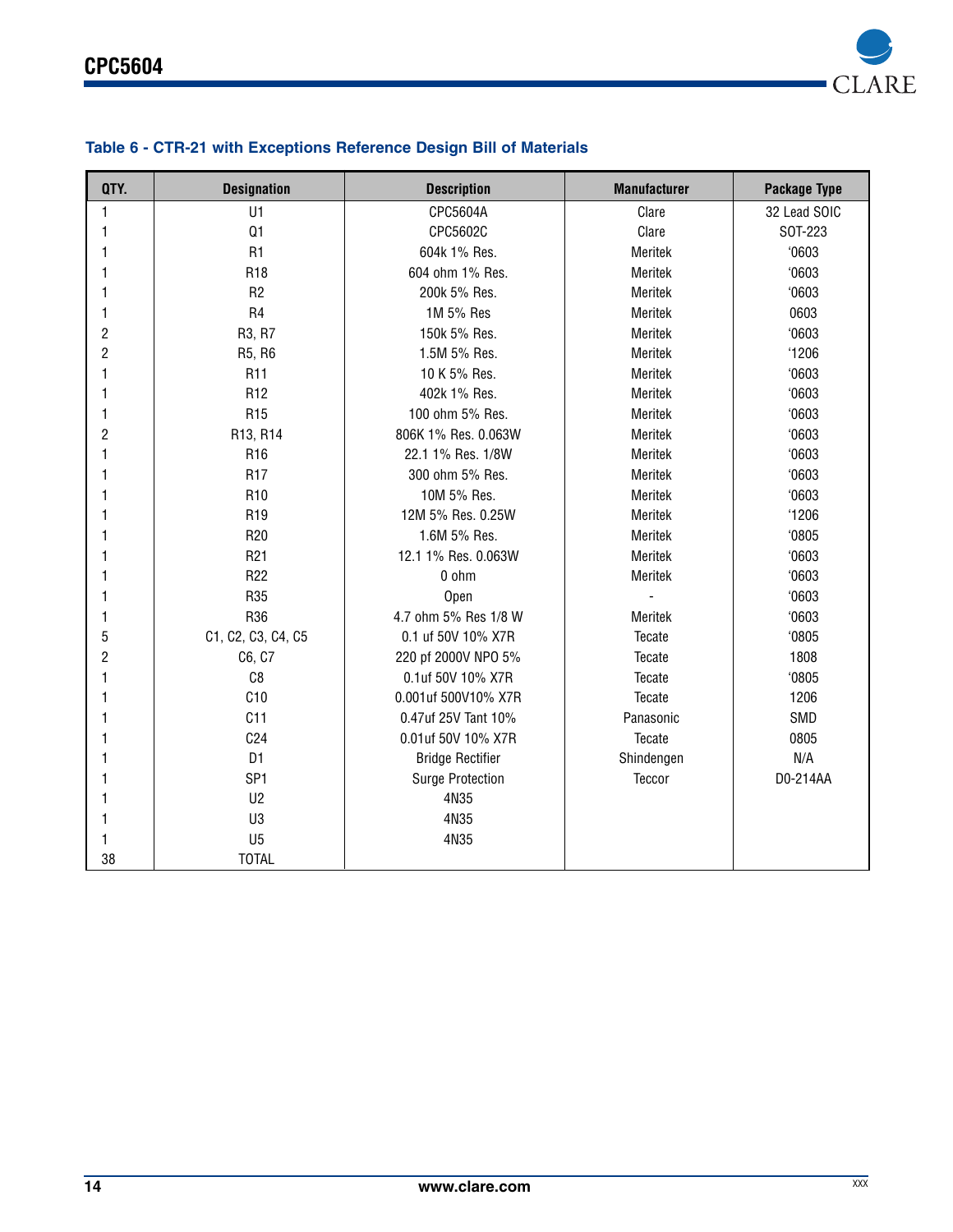

## **Introduction**

The LITELINKTM (CPC5604) is a single package International Data Access Arrangement solution that is designed to be used in a variety of telephone applications including high performance 56kbps (V.90) modems. The LITELINKTM uses advanced optical signal coupling techniques to provide the required electrical isolation between the telephone and the Customer Premises Equipment (CPE). The LITELINK™ differs from other solutions using optical or capacitive isolation techniques by including the barrier inside the IC package, thus eliminating the need for external optocouplers or high-voltage capacitors in the data path resulting in overall reduced board space. The LITELINKTM has been designed to meet or exceed the requirements of international regulatory agencies.

For international PTT compliance external passive components can be changed to meet different country requirements.

For added flexibility, a second device, the CPC5601, can be used in conjunction with the CPC5604 to offer a host programmable solution. The CPC5601 is programmed serially through the host's microcontroller. Using the CPC5601 along with the CPC5604 eliminates the need to change external passive components allowing for a flexible, fully international DAA.

## **Ring Detection via Snoop Circuit**

While in the on-hook state (OH deasserted), an internal multiplexer turns on a "snoop" circuit that actively monitors the phone line for two conditions: incoming ring signal and Caller ID (CID) information. The snoop circuit "snoops" the line continuously while drawing a low 2uA max. current from the telephone line thus meeting regulatory requirements. When the central office (CO) places a ring signal on the telephone line,  $90V<sub>RMS</sub>$  max, the RING output is pulsed from High to Low for 2 seconds at the same frequency as the AC signal, typically 20Hz, and restored to High during the 4 second delay. The ring detection circuitry is designed to reject false signaling from pulse dialing circuits or noise on the line.

## **Caller ID (CID) Detection via Snoop Circuit**

CID is a service offered by the telephone company to provide caller information (i.e. the caller's telephone number) to the called party. The CID signal is present on the telephone line after the first ring burst is sent from the CO. After this first ring burst is detected by the host, the host asserts the CID line which automatically couples the snoop circuit to the RX outputs on the  $LITELINK<sup>TM</sup>$ . After the  $\overline{CID}$  signal is processed by the host, the host will deactivate the CID signal. At this point the host can answer the call by asserting the OH signal. Note that when the LITELINK™ goes off-hook it automatically disconnects the snoop path from both RX and RING outputs. Signals appearing on the telephone line are now coupled through the optical isolation barrier in the LITELINK™ and not via the snoop path.

#### **Hook Switch Control**

The OH or off-hook input is used to place the DAA on or off-hook. When the input is High, the DAA is on-hook or ready to receive calls from the CO. In this mode the snoop circuitry is enabled as described above. Driving OH Low places the DAA off-hook allowing the CO supplied loop current to flow (120mA max.), indicating the DAA is answering or preparing to place a call.

#### **Transmit Signal**

Outgoing analog signals to be transmitted to the telephone lines are placed differentially on the TX+ and TXinputs of the CPC5604. Transmit level from the user device is limited to 0dBm or 2.1Vp-p. The differential transmit signal is converted to a single ended signal by the CPC5604. The transmit signal is transferred across an optical barrier by an electrical-optical-electrical amplifier, which is transparent to the user. Variations in gain due to electrical-optical-electrical efficiency are virtually eliminated by an on-chip automatic gain control circuit which sets the input to output gain of the photodiode amplifier to 1. This results in a TX insertion loss of +/- 1dB.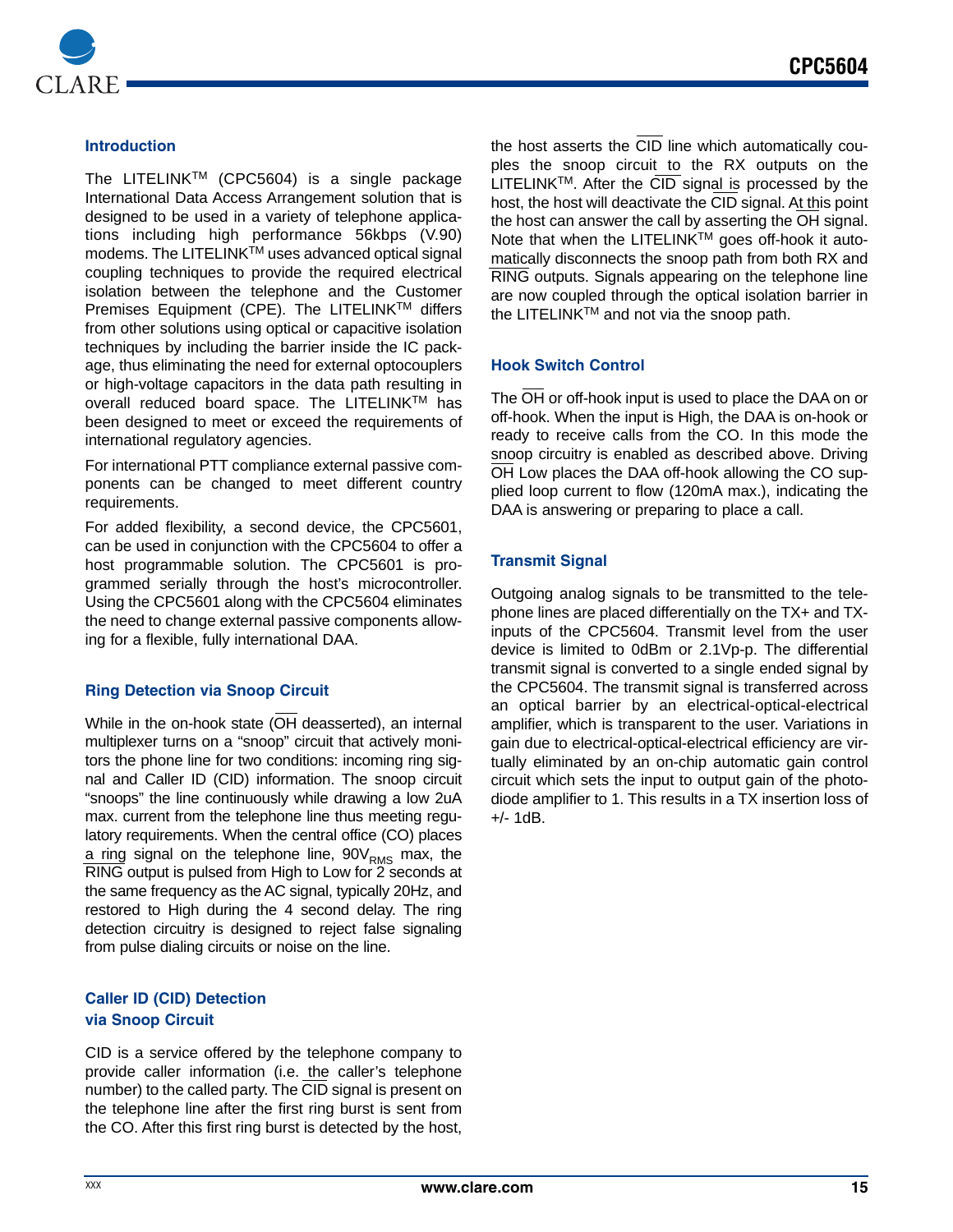

# **Receive Signal Path (Refer to Block Diagram)**

Signals to and from the telephone line to the LiteLink™ appear on Tip and Ring connections. The receive signal is extracted from the transmit signal via the 2-4 wire hybrid block. The receive signal is then converted to infrared light by the receive photodiode amplifier and LED front end. The intensity of the infrared light is modulated by the receive signal and this light is transferred across the electrical isolation barrier via reflective dome to a photodiode where the light is converted to a photocurrent. This photocurrent is a highly linear representation of the receive signal and is amplified and converted to a voltage. This single ended voltage is converted to a differential voltage signal where it is presented as RX+ and RXand connects to the receive inputs of the host data pump.

Variations in gain due to quantum efficiency of the optics are virtually eliminated by an on chip AGC circuit which automatically sets the input to output gain of the photoamplifier to unity. This means that the receive signal on the telephone line is faithfully reproduced at the RX outputs in terms of amplitude to within 2dB of the received signal. Distortion at the RX outputs is -80dB maximum at a receive level of -3dB over the band of 30Hz-4kHz.

Single supply operation requires that the RX outputs be biased at 2.5V DC, therefore, it is necessary to use 0.1uf blocking capacitors for coupling the receive signal to the host. Figures 2.4.A and 2.4.B. illustrate connection to the host differentially and single ended respectively.

#### **Figure 2A Connection To Host Differential (Receive)**



**DIFFERENTIAL CONNECTION TO CPC5604A**

#### **Transmit Signal Path (Refer to Block Diagram)**

Signals that are to be sent from the host to the telephone line are placed differentially on TX+ and TX-. The maximum value of the transmit signal should not exceed 0dBm or 2.18Vpp. The differential transmit signal is converted to a single ended signal by the LiteLink<sup>™</sup>. This signal is coupled to the transmit photodiode amplifier in a similar manner to the receive path.

At the output of this amplifier the voltage signal is coupled to a voltage to current converter via a transconductance stage where the transmit signal modulates the telephone line loop current. As in the receive stage, the gain of the transmit photodiode amplifier is set to unity automatically thereby limiting insertion loss to 0±1dB. Figures 2C and 2D illustrate connection to the host differentially and single ended respectively.

# **Figure 2B Connection To Host Single Ended (Receive)**



**SINGLE ENDED CONNECTION TO CPC5604A**

# **Figure 2C Connection To Host Differential (Transmit)**



**SINGLE ENDED CONNECTION TO CPC5604A**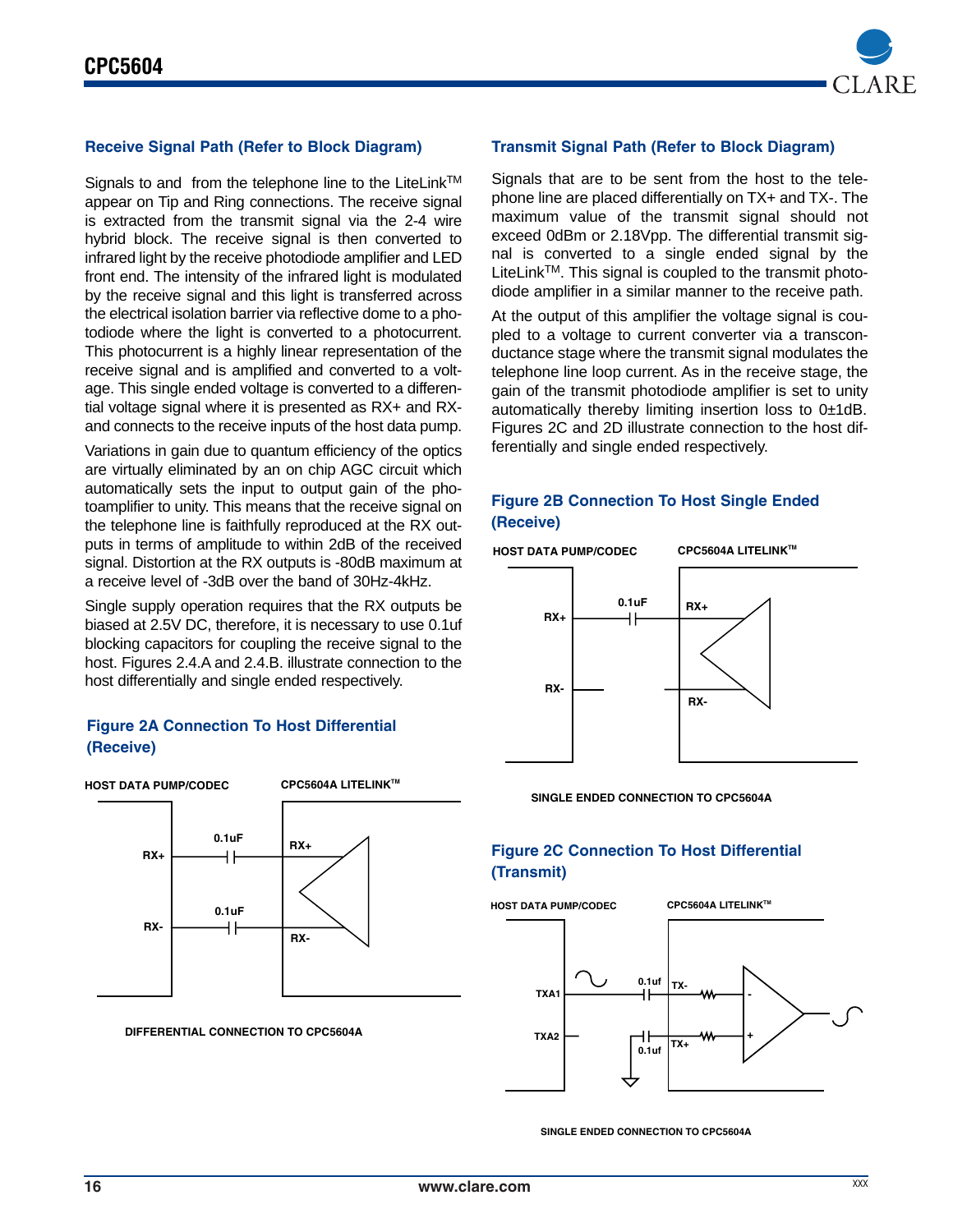

### **Ring Signal Detection**

The snoop circuit actively monitors the telephone line for 2 conditions:

1. Incoming ring signal

2. Caller ID information

# **Figure 2D Connection To Host Single Ended (Transmit)**



**SINGLE ENDED CONNECTION TO CPC5604A**

The Snoop circuit "snoops" the line continuously while the LiteLink™ is in the on-hook mode. Current taken from the telephone line in the on-hook condition by the  $LITELINK^{TM}$  is maintained at a low 2uA maximum thus meeting regulatory requirements for minimum on-hook impedance limitation. When the central office places the ring signal on the telephone line, that signal is coupled through a pair of RC circuits to a differential amplifier in the LiteLink™.

Referring to Block Diagram, snoop capacitors connected to the SNP1/SNP2 pins provide a high voltage isolation barrier between the host and the telephone line while coupling the AC signals to the snoop amplifier. The ring signal is digitized and brought out to the RING pin where the host can qualify it as a valid ring signal.

The ring detection threshold is dependent on the values of 3 external components: RRXF (R3), RSNOOP (R5 or R6), and CS (C6 or C7). The default values in the typical bill of materials reflects the parameters in the data sheet for typical operation. If it is desired to change the threshold, the values can be selected by using the equation:



Care should be taken when using this equation since RRXF (R3), CS (C6 or C7), and RSNOOP (R5 or R6) affect receive gain and Caller ID gain. It is recommended that RRXF (R3) be set to the typical value and then after adjusting the ring detect threshold, check that CID gain is acceptable.

## **Caller ID Detection**

Caller ID (CID) is a service offered by the telephone company to provide caller information (i.e. caller's telephone number) to the called party. CID service is optional and signals only appear on the telephone lines of subscribers that pay for this feature. The CID information appears on the telephone line after the first ring burst is sent from the central office (CO).

Some of the characteristics of the CID signal are summarized below:

| <b>Parameter</b>           | Value                                     |
|----------------------------|-------------------------------------------|
| Signal Level               | $-13dBm$                                  |
| Link Type                  | Simplex, 2W                               |
| <b>Transmission Scheme</b> | Phase-coherent, FSK                       |
| Logical 1 (mark)           | 1200+12Hz                                 |
| Logical 0 (Space)          | $2200+22Hz$                               |
| <b>Transmission Rate</b>   | 1200bps                                   |
| Data                       | serial binary async                       |
| <b>BFR</b>                 | $< 10E - 5$                               |
| <b>Bit Duration</b>        | 833±50uS (same for start/stop as<br>well) |

Full details about the CID signal can be found in Bellcore document TR-TSY-000030, issue 1/1988.

Figure 2.7.A shows the CID timing diagram. Waveform #1 represents the Analog signals on the telephone line (amplitude not drawn to scale), waveform #2 is the digital  $\overline{RING}$  detect output from the LiteLink<sup>TM</sup>, waveform #3 is the CID input to the LiteLink<sup>TM</sup> from the Host. After the first ring burst is detected by the host, the host enables the CID line which automatically couples the snoop circuit to the RX outputs on the LiteLink™.

Where  $f = ring frequency$  typically 20Hz.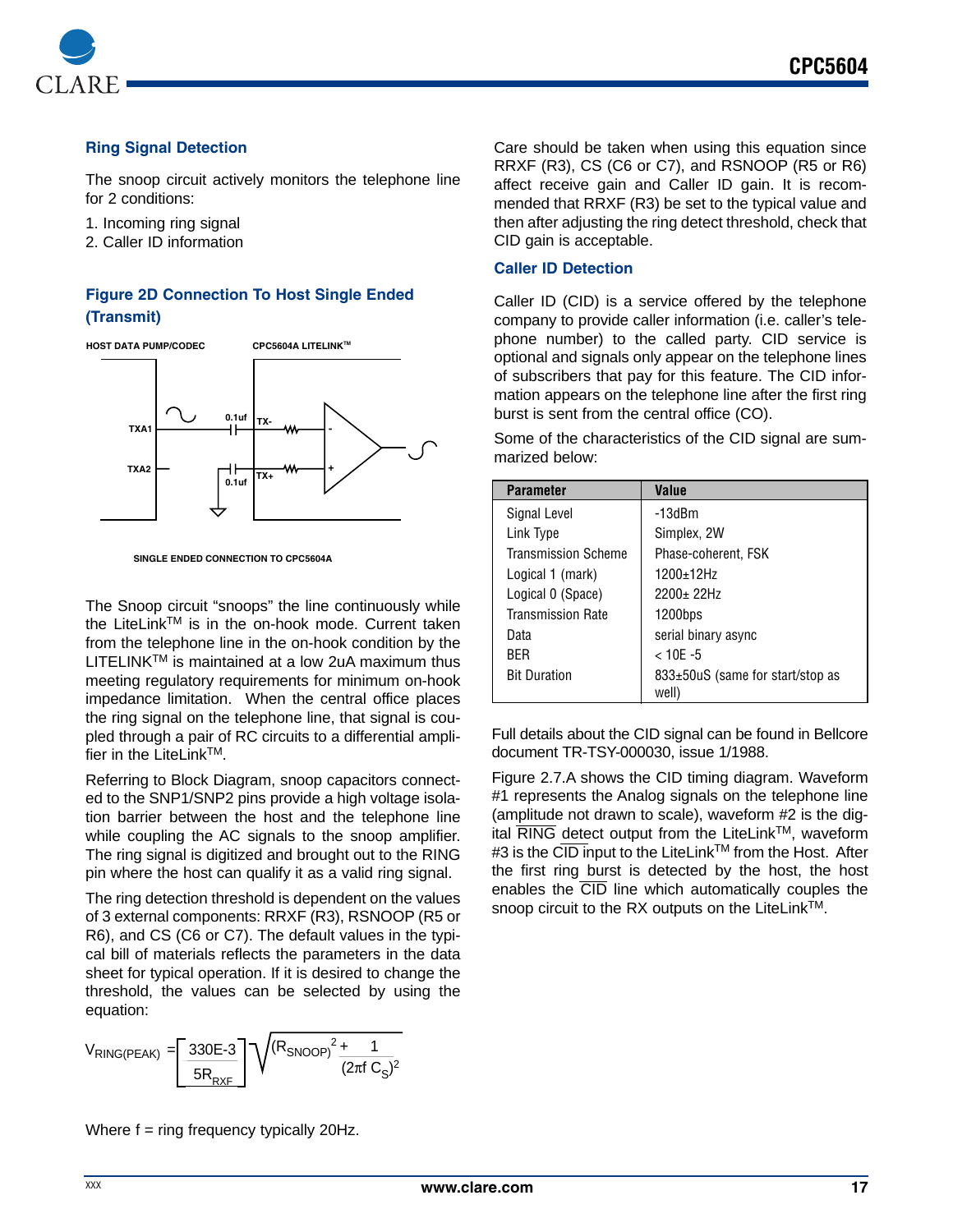

# **Figure 3 Caller ID Protocol**



This CID signal is then processed by the host and, after processing, the host will deactivate the CID signal. At this point the host can answer the call if desired by asserting the  $\overline{OH}$  pin on the LiteLink<sup>TM</sup>. It's important to note that when the LiteLink™ goes off-hook, it automatically disconnects the snoop path from both the RX and Ring outputs. Signals appearing on the telephone line are now coupled through the optical isolation barrier in the LiteLink™ and not via the capacitors in the snoop path.

CID gain from Tip and Ring to Rx+ and Rx- is determined by:

$$
GAIN = \frac{10 R_{RXF}}{\sqrt{(R_{SNOOP})^2 + \frac{1}{(2\pi f C_S)^2}}}
$$

Where  $f = CID$  signal frequency

For example, with  $RRXF = 75KW$ ,  $RSNOOP = 1.4MW$ ,  $CS = 220pF$ , and  $f = 600Hz$  calculated GAIN = 0.707 or a loss of -3dB at Rx+ and Rx-. This implies that the snoop frequency response is 600Hz. Gain is expressed in decibels by:

#### **DC characteristics**

The LiteLinkTM is designed to meet various country DC characteristics including the CTR-21 standard. The pins that control the VI characteristics and current limiting are designated ZDC and DCS. Meeting DC requirements are achieved by selecting the appropriate resistors  $R_{ZDC}$ (R16) and  $R_{DCS}$  (R20) respectively. Resistor values can also be switched in and out with the CPC5601device or optocouplers which enables international compliance under software control. Suggested resistor values for various countries are listed in table 1. The VI profile on Tip and Ring is described by the following equation:

$$
V_{\text{LINE}} = V_{\text{BRIDE}} + \underbrace{R_{\text{DCS}} + 12 M\Omega}_{(R_{\text{DCS}})} \underbrace{]} 0.5 \text{V} + (I_{\text{LINE}} - 8 \text{mA})R_{\text{ZDC}} \underbrace{]} 0.5 \text{V}
$$

Example:  $I_{LINE}$  = 20mA,  $V_{BRIDGE}$  = 1.2V,  $R_{DCS}$  = 1.69MW,  $R_{ZDC} = 8W$ ,  $V_{LINE} = 6.0V$ .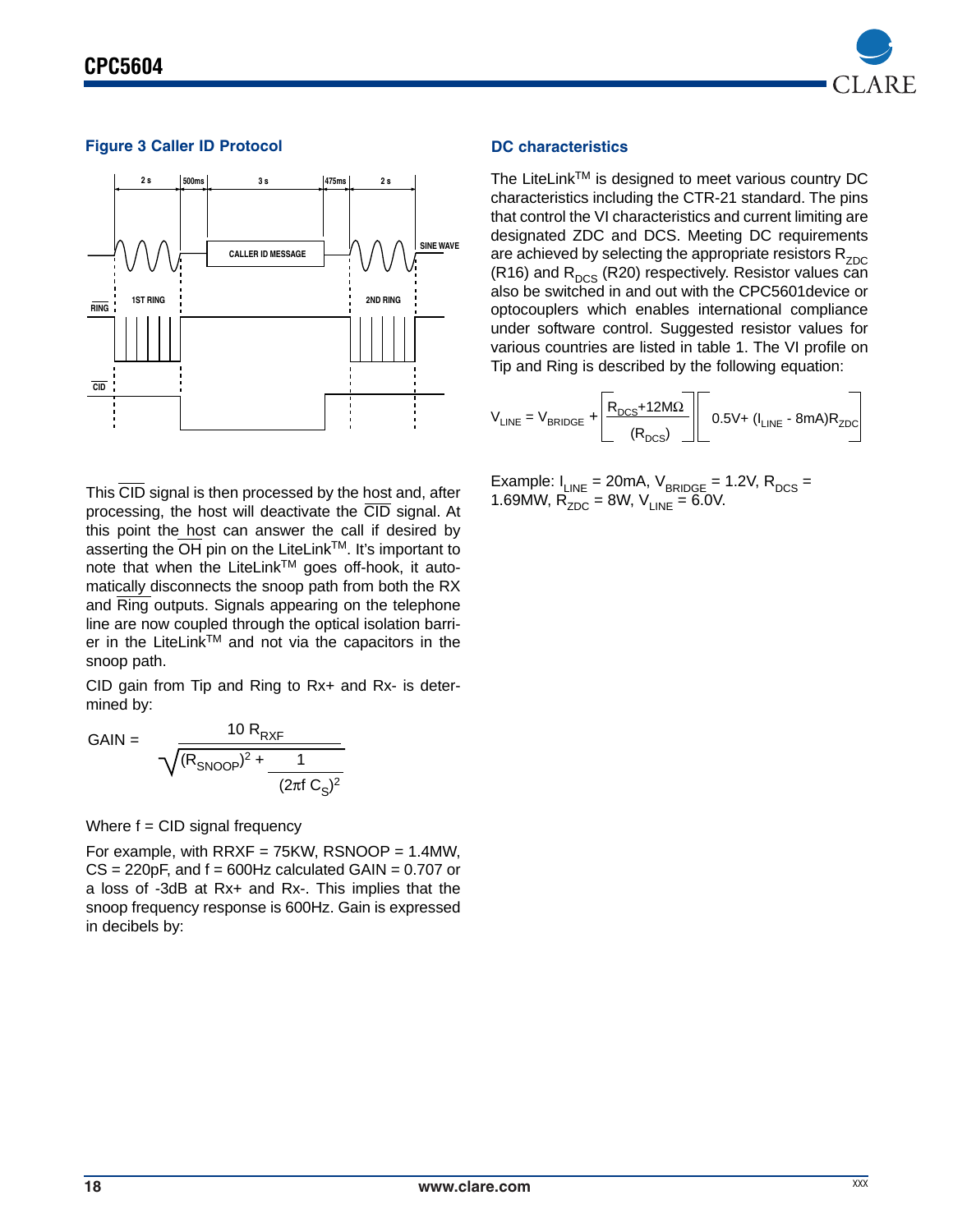

### **Figure 4 On-Hook DC Resistance Tip/Ring Setup**



#### **On-Hook Resistance**

Figure 4 shows the test setup for on-hook DC resistance. The battery is set to 100VDC and an ammeter is placed in series with the battery connection. When the DAA is in the on-hook state, the leakage current is obtained and then the battery voltage is divided by this current yielding the on-hook resistance. The LiteLinkTM is guaranteed to have a leakage current < 10uA at 100V which is equivalent to an on-hook resistance >  $10M\Omega$ thus meeting regulatory approvals.

#### **Current Limiting**

The LiteLink™ includes a current limiting feature that is selectable via resistor  $R_{ZDC}$  (R16). The current limit value is set by the equation:

$$
10\left[\frac{1V}{RZDC}\right]12
$$

For US/Canada/Japan the recommended value for R<sub>ZDC</sub> (R16) is 8Ω which yields a current limit value of 133mA. The current limiting feature is especially useful in the case where the host system is inadvertently connected to a digital PBX telephone port which usually has a very high current limit value. The current limiting capability will prevent damage to the LiteLink™ in this scenario.

#### **CTR-21 Compliance**

CTR-21 is the standard for connection of data communications equipment to the European telephone network. The maximum current limit requirement in CTR-21 (Section 4.7.1) is 60mA and can be selected by the following equation:

$$
ILM = \frac{1V}{RZDC} + 8mA
$$

Clare recommends current limit be set to 53mA using an R<sub>ZDC</sub> value of 22Ω. Since V<sub>DD</sub> is regulated to +3.5V, excess power is dissipated in the external MOSFET package. Since the maximum off-hook line voltage and current in CTR-21 is 40V and 53mA respectively, the maximum power dissipated by the MOSFET is approximately 2.1W.

#### **AC Characteristics**

In a similar manner to the DC characteristics, AC termination impedance is set via  $R_{ZNT}$  (R18). For all applications, a 604W resistor for  $R_{ZNT}^{2N}$  (R18) is required to reflect 600W to the CO.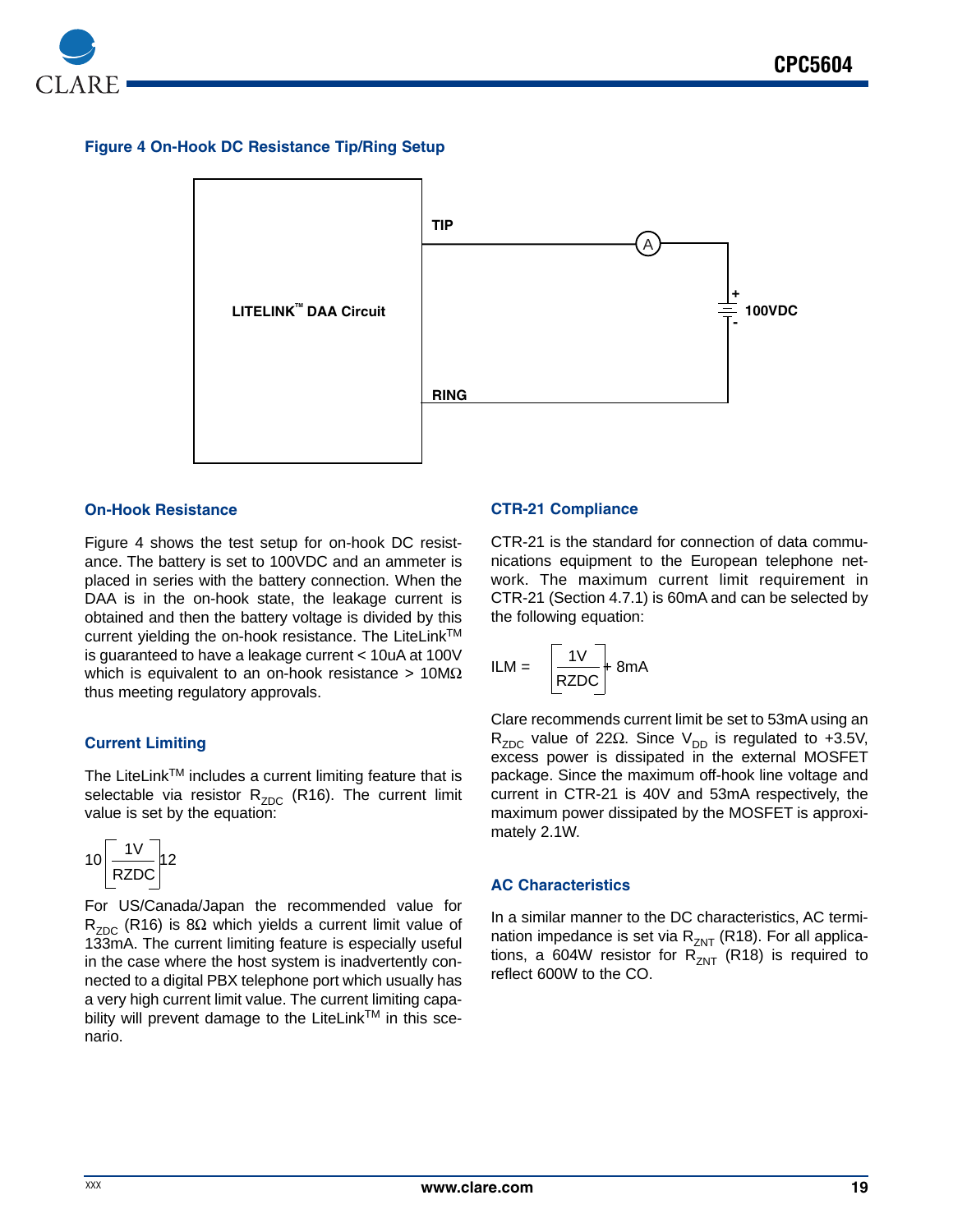

## **Differential and Single Ended Mode**

The LiteLink™ is designed to support either differential or single ended signals on Tx and/or Rx pins. The decision of which topology to use is based on the particular chipset being used to drive the LiteLinkTM. For example, most Lucent modem chips require both differential

receive and transmit ability, while most Rockwell devices require differential transmit and single ended receive. The LiteLink™ supports a full 0dBm differential signal on its Tx inputs.

#### **Receive and Transmit Frequency Response**

Figures 4A and 4C show the test circuits for receive and transmit frequency response respectively. Figures

**Figure 4A Receive Frequency Response Setup**

4B and 4D show the graphs for receive and transmit frequency response respectively.



**INSERTION LOSS (dB) = 20 log (V<sub>RX</sub> / V<sub>T/R</sub>)** 

#### **Figure 4B Receive Frequency Response Rx+**

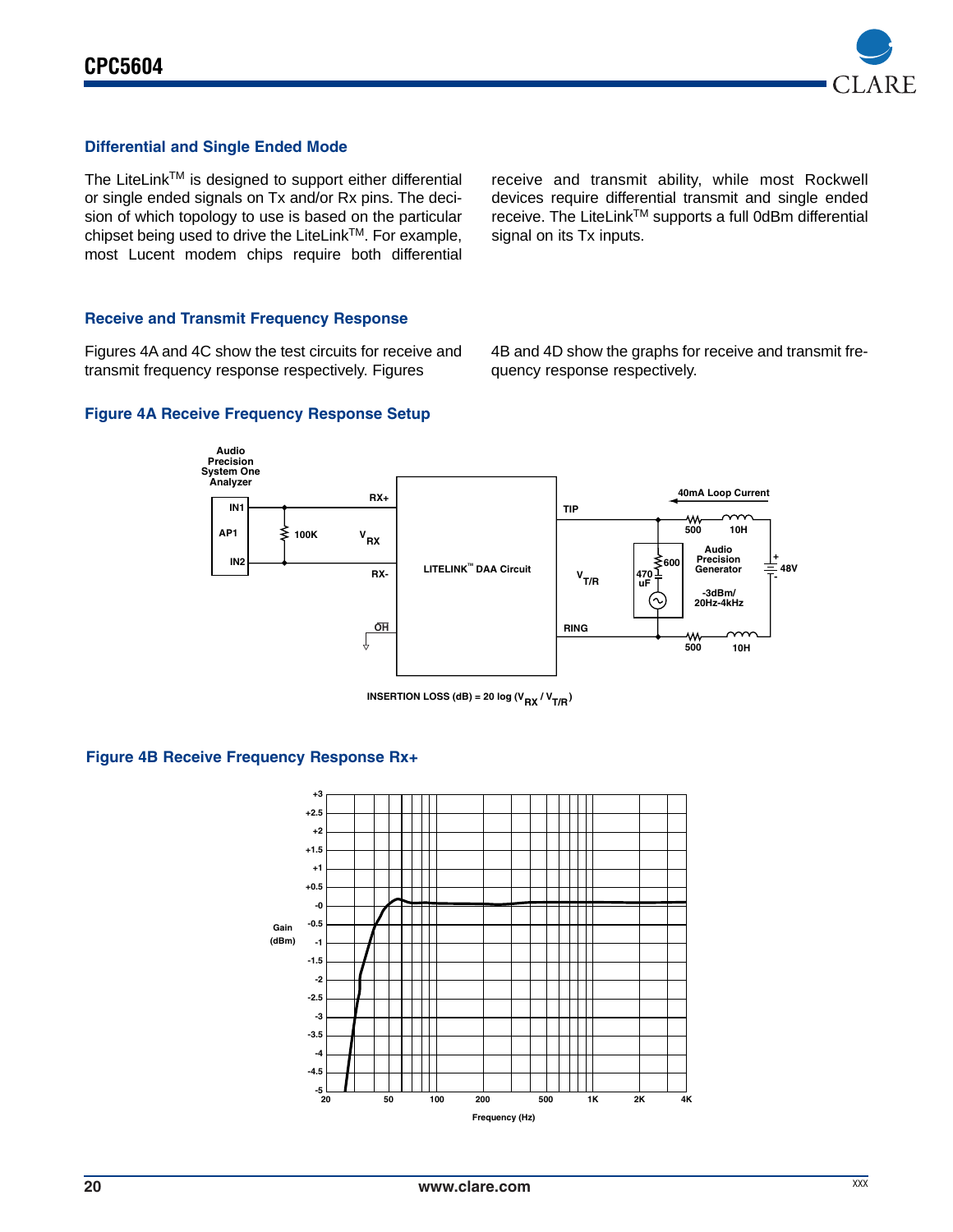

# **Figure 4C Transmit Frequency Response Setup**



**Figure 4D Transmit Frequency Response Tx±**

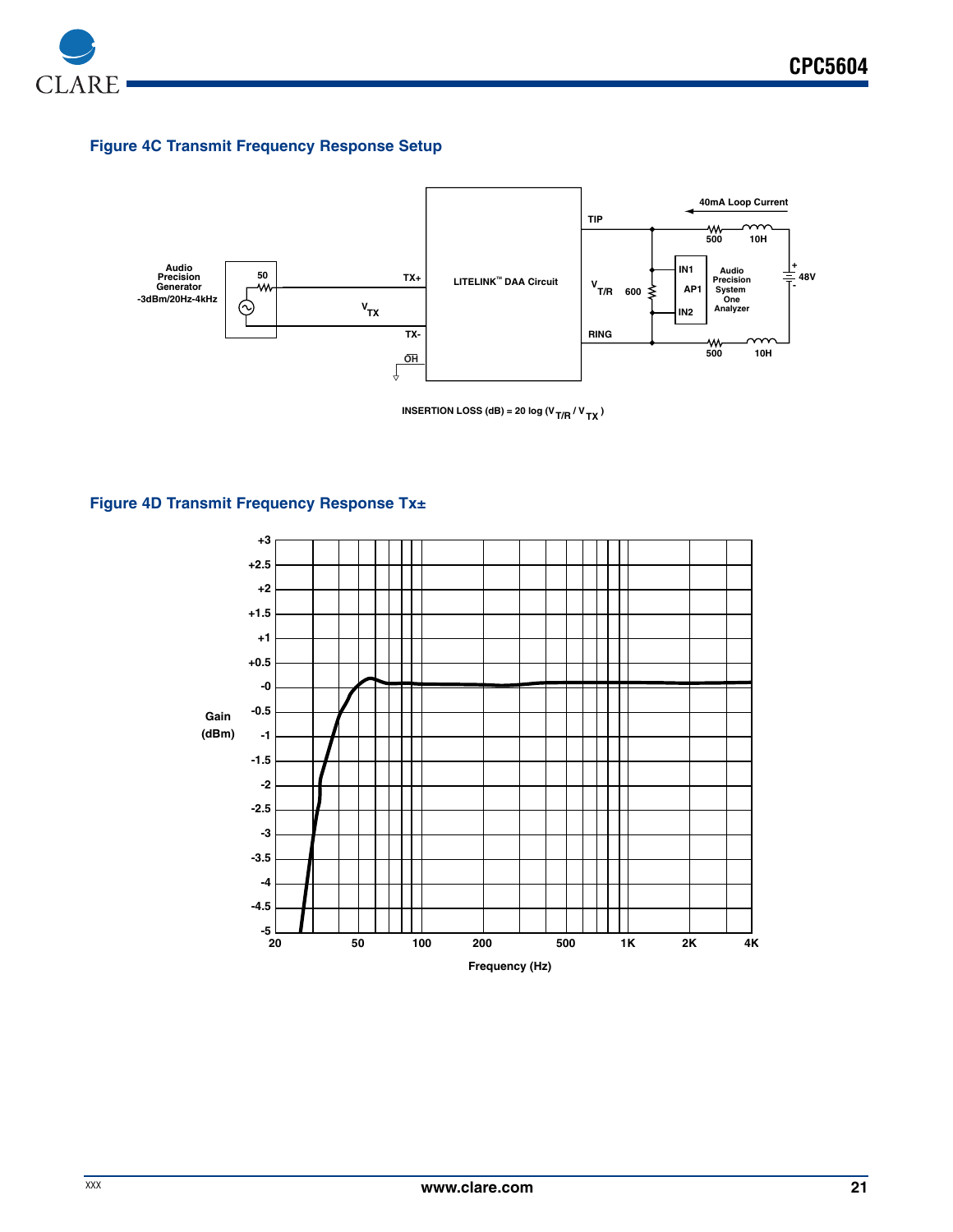

# **Distortion**

Figures 5A and 5C show the test setup for receive and transmit distortion. Figures 5B and 5.D show the THD at 600Hz graphs for receive and transmit respectively. Transmit signal for this test is set to -9dBm.

# **Figure 5A Receive Distortion Test Tip/Ring to Rx± Setup**



## **Figure 5B Receive Distortion on Rx±**

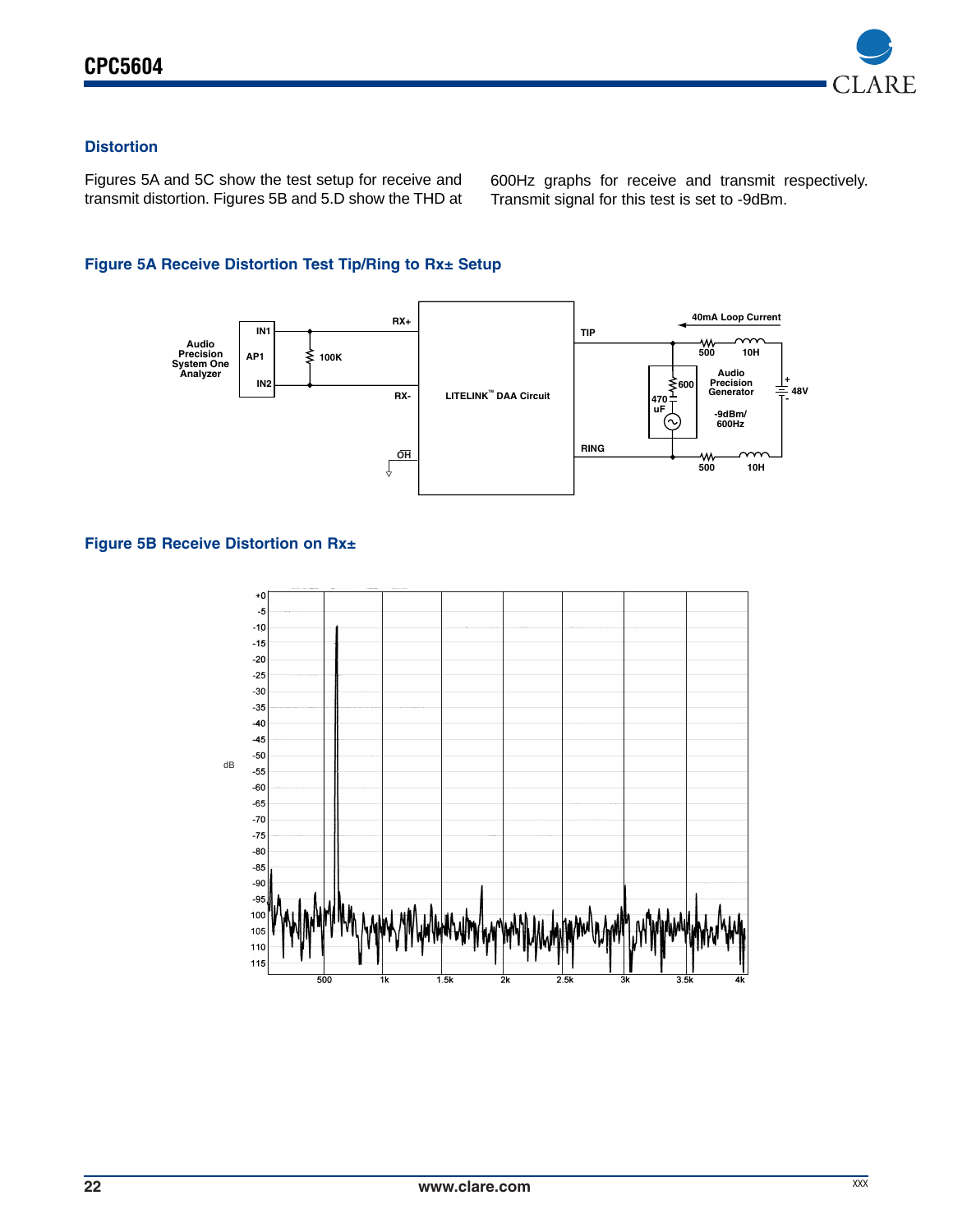

# **Figure 5C Transmit Distortion Test Tx± to Tip/Ring Setup**



# **Figure 5D Transmit Distortion on Tip/Ring**



Frequency (Hz)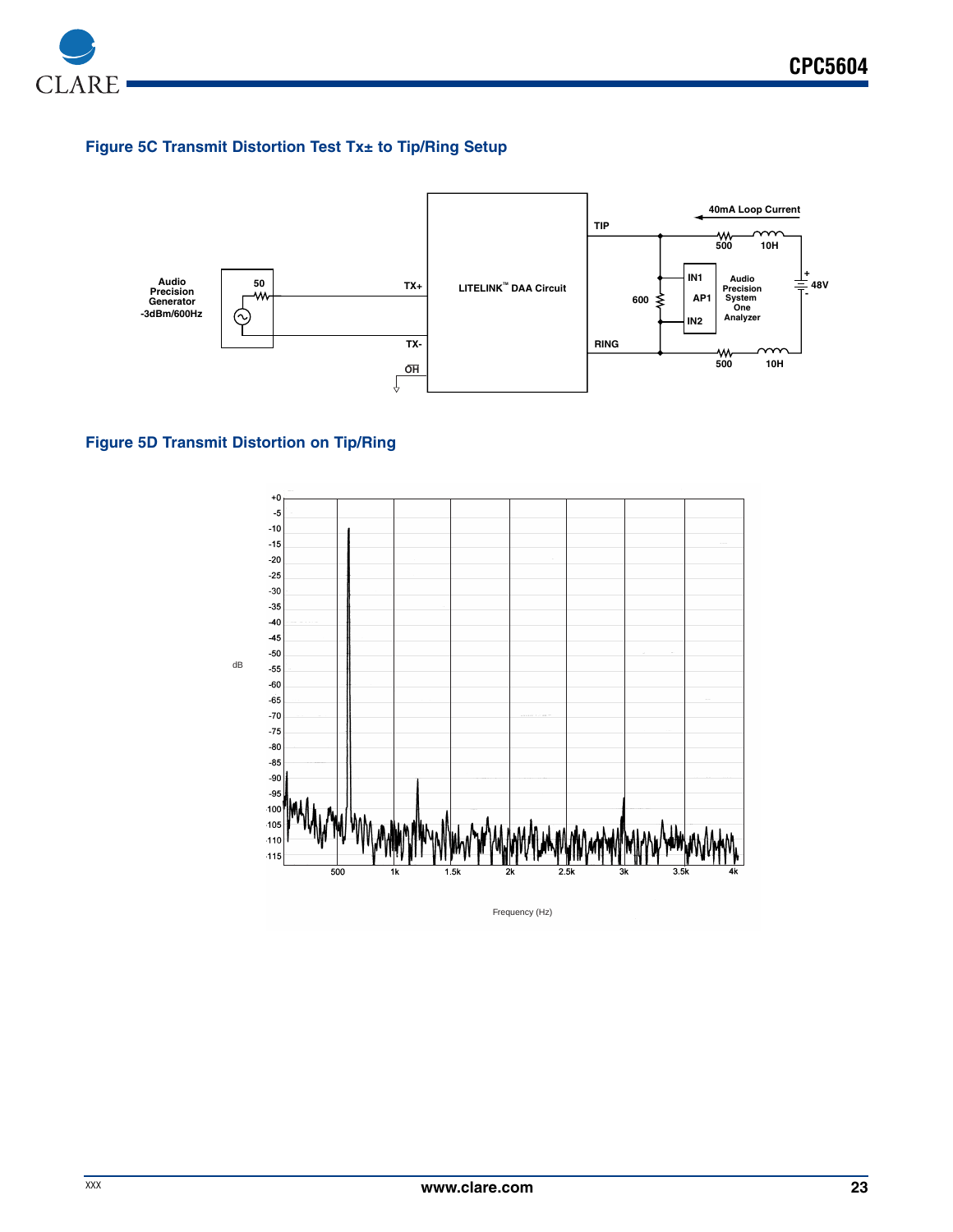

# **Trans-Hybrid Loss**

As shown in Figure 6A, the Audio Precision, AP1 injects a signal into the Tx inputs and measures the energy at Rx with Tip and Ring terminated by a 600Ω nominal impedance. The Tx input frequency is swept from 30Hz-4000Hz and the amplitude of the signal is measured on the Rx inputs and graphed in Figure 6B.

# **Figure 6A Trans-Hybrid Loss (THL) Test Setup**



#### **Figure 6B Trans-Hybrid Loss at Rx± with -3dBm Signal on Tx± Matched to 600**Ω **Impedance on T/R**

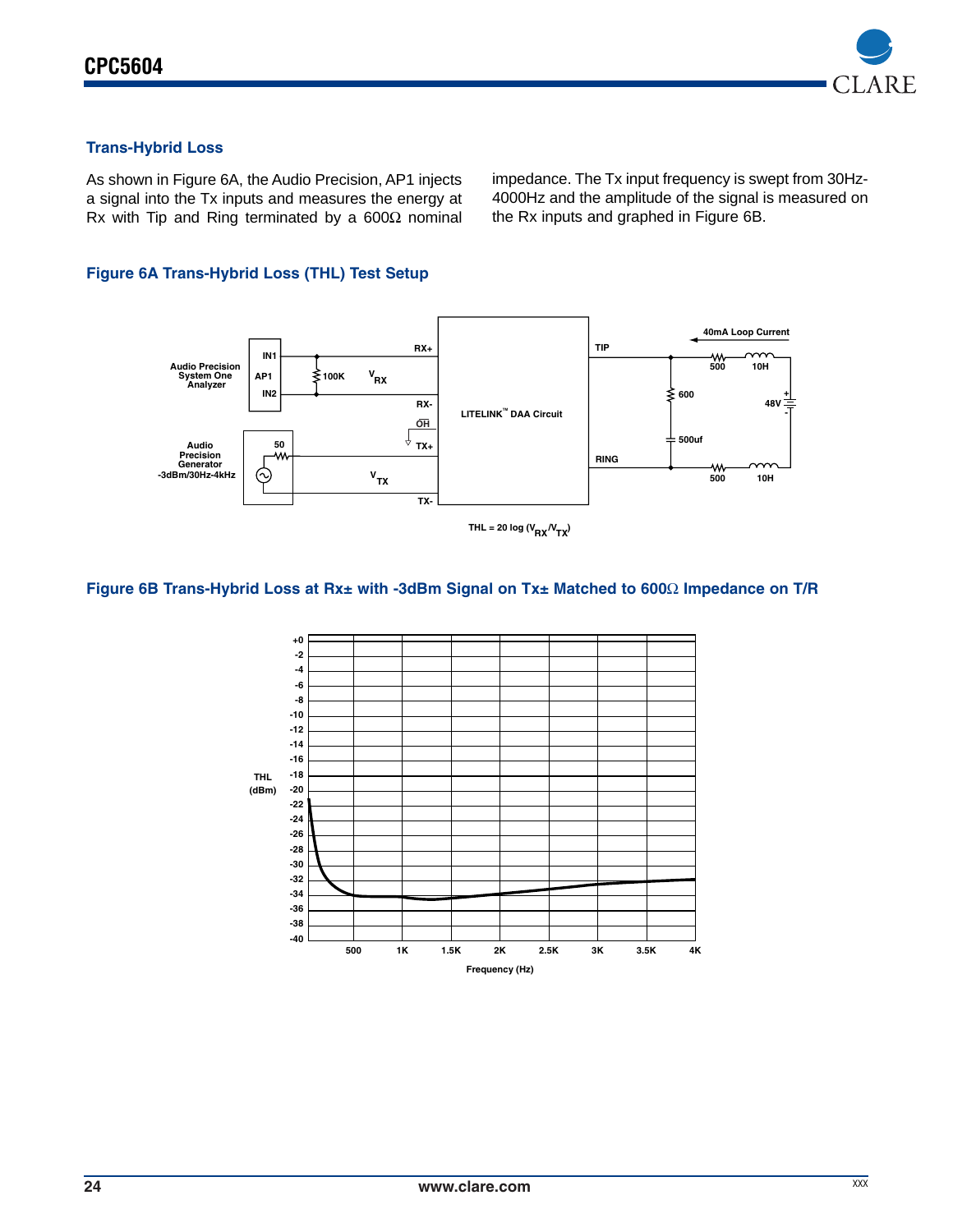

### **Return Loss**

The return loss is a measure of impedance mismatch between a terminating impedance (DAA) and a source impedance (reference impedance). The AP measures the return loss vs. frequency with the addition of the bridge circuit show in Figure 7A. For this test, the reference impedance is set by the  $600\Omega$  nominal impedance,  $Z_{REF}$ . The impedance that this is to be compared to is across Tip and Ring connections. The AP sweeps frequency and graphs frequency vs. return loss as shown in Figure 7B.

### **Figure 7A Return Loss Test Setup**



#### **Figure 7B Return Loss**

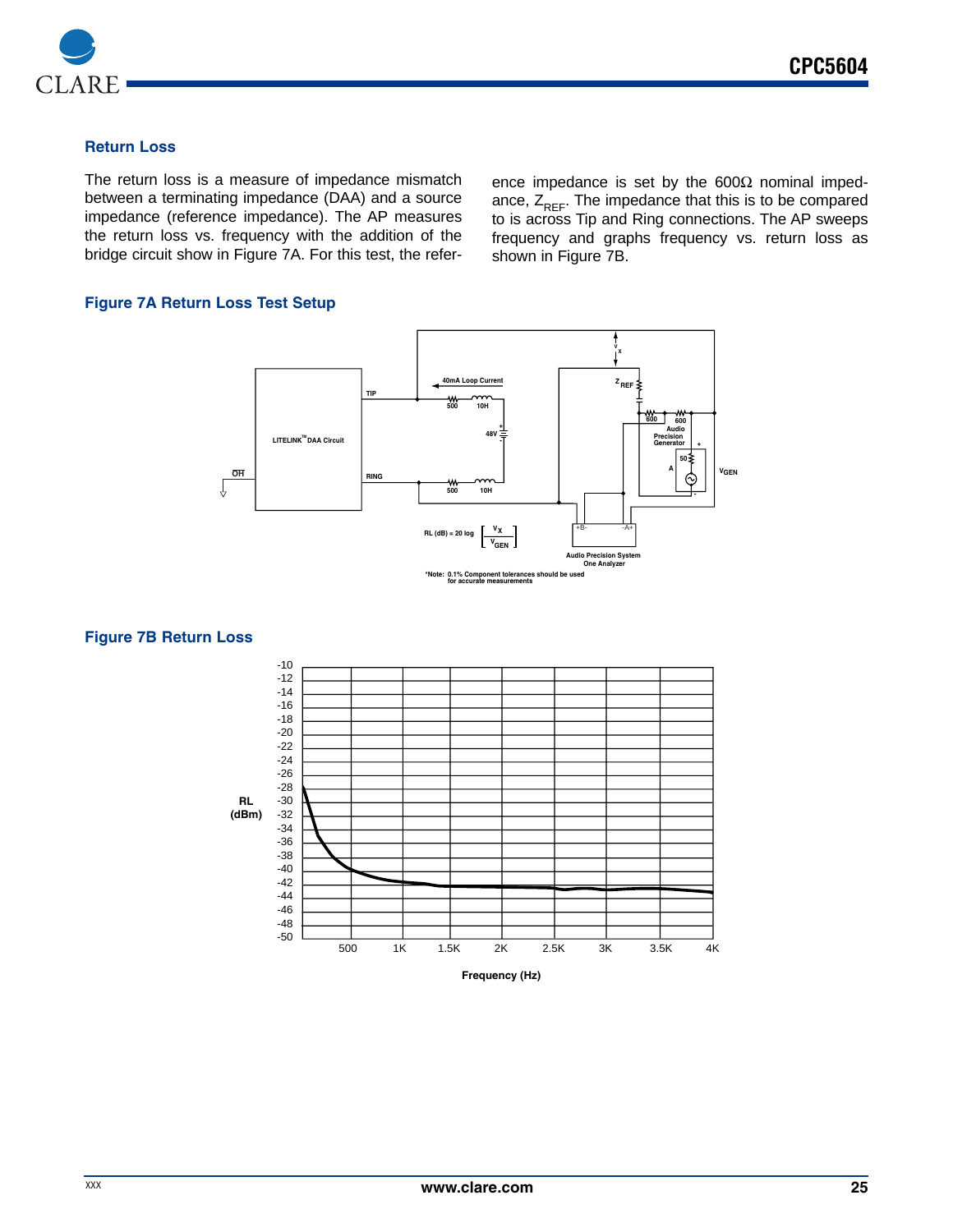

## **Snoop Mode Frequency Response**

Figure 8A can be used as a reference test setup for this test with the difference being that the DAA is now in the on-hook mode. In the on-hook mode, the snoop circuit path is the signal path from Tip and Ring to Rx through the capacitive barrier CS instead of the optical path. Snoop frequency response graph is shown in Figure 8B.

## **Figure 8A Snoop Mode Frequency Response Setup**



#### **Figure 8B Snoop Mode Frequency Response At Rx±**

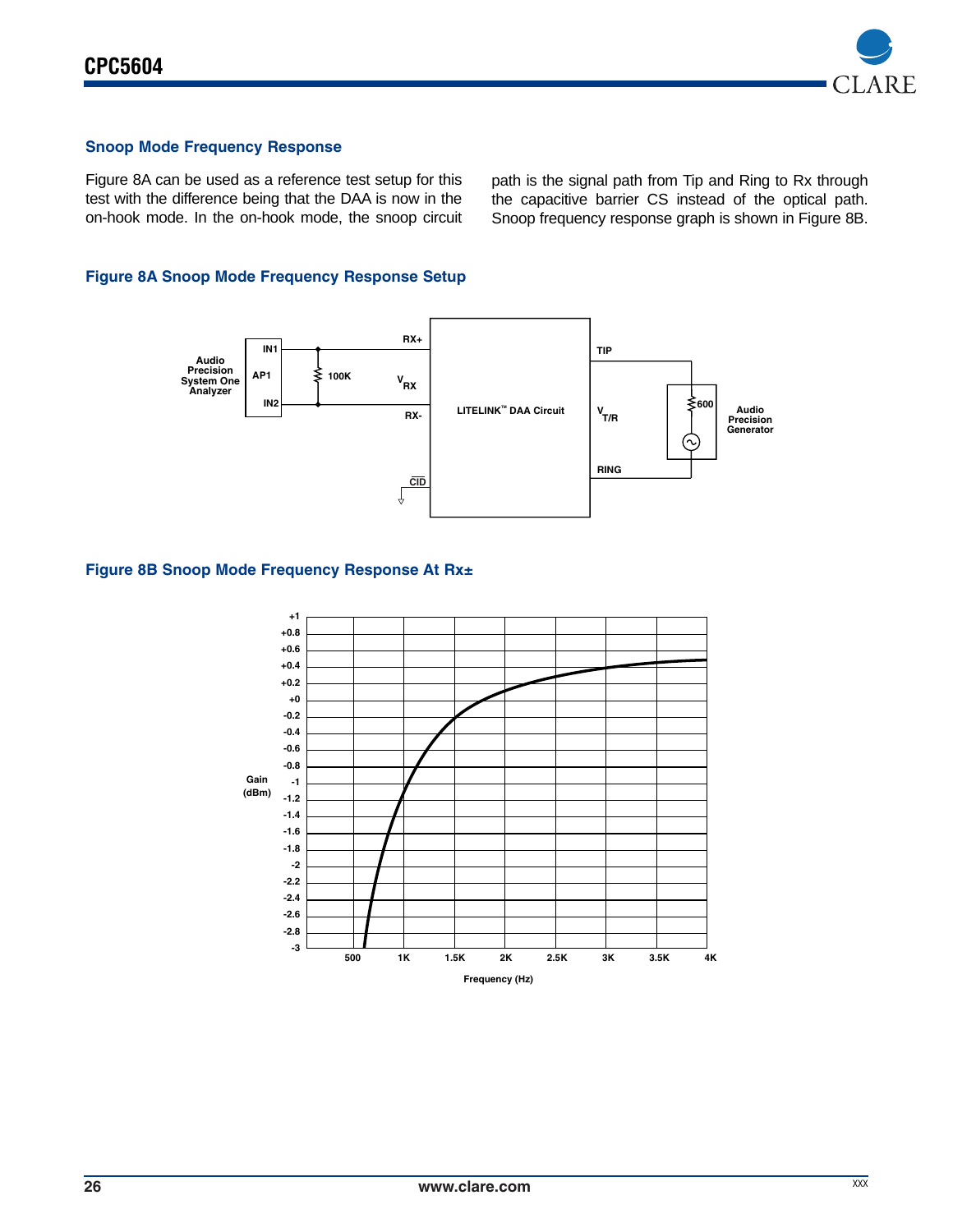

## **Snoop Mode Distortion**

Figure 9A can be used for the snoop mode distortion test. Snoop mode operation r<u>equi</u>res that the DAA be in<br>the .on-hook, state, and, the CID pin, asserted, (driven the on-hook state and the CID pin asserted (driven Low). Distortion in the snoop mode is not critical since

signals coupled through the snoop circuit are either 20Hz ring signals or FSK CID signals. A graph of THD+N for the snoop mode is shown in Figure 9B.

#### **Figure 9A Snoop Mode Distortion Setup**



#### **Figure 9B Snoop Mode THD + N**

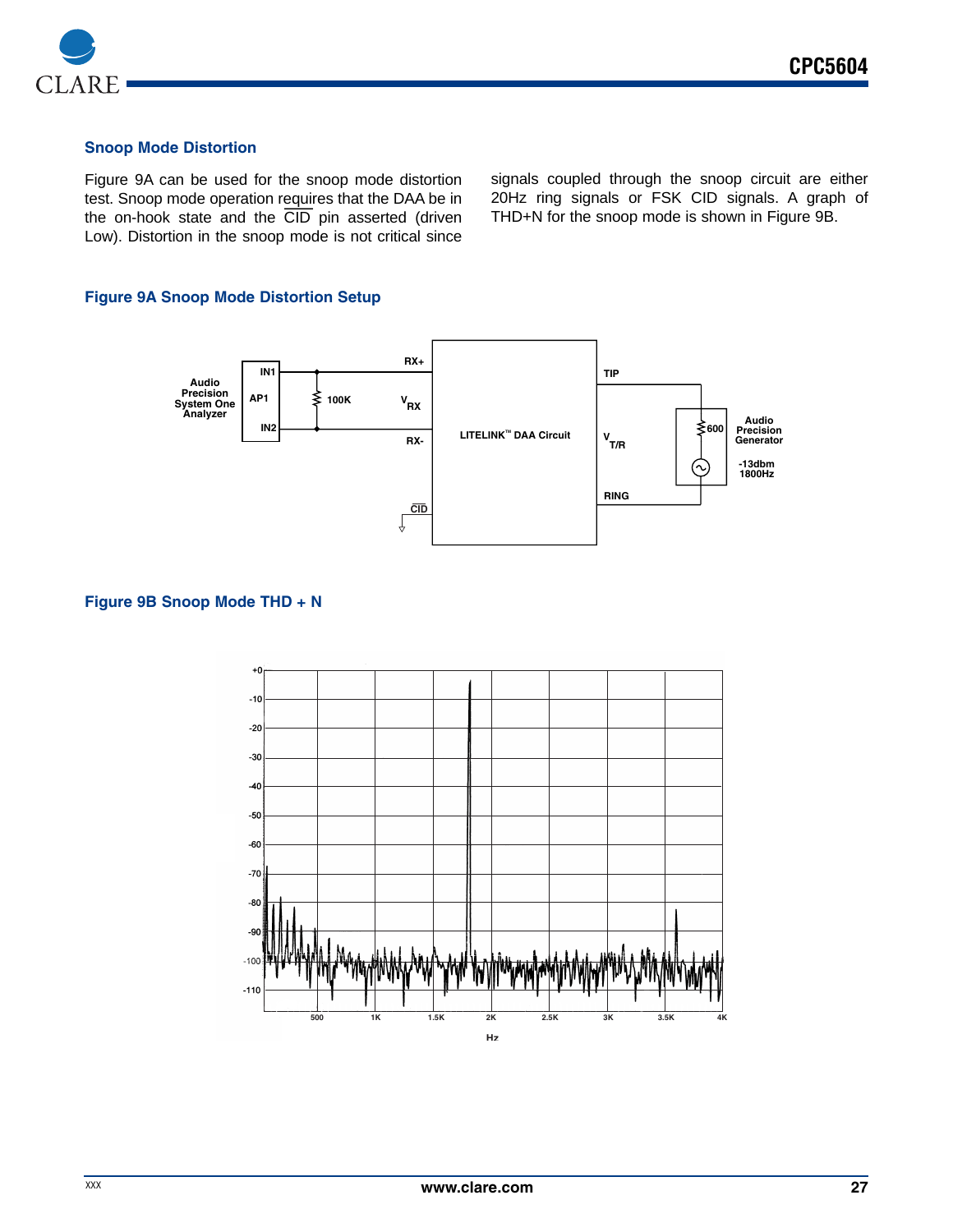

## **Snoop Mode Common Mode Rejection Ratio (CMRR)**

As a practical matter, CMRR is dependent on how well the external snoop network CS and RSNOOP are matched. It is recommended that capacitors CS (C6 or C7) be ceramic NPO (COG) type for excellent temperature stability and have a tolerance of 5% or less. Resistor tolerance for RSNOOP (R5 or R6) should also be at least 5% or better.

Careful consideration should be taken related to PCB layout of the snoop network. Traces should be as short as possible and kept equidistant from one another. Spacing of 0.1" should be maintained between traces on the phone line side. If possible, traces should be routed away from large 60Hz fields to prevent noise inducement into the snoop circuit.

Figure 10A shows the test setup for CMRR through the snoop signal path. For this test the LITELINK<sup>TM</sup> is onhook and the frequency is swept from 20Hz to 4kHz. Figure 10B is a graph of CMRR vs. frequency.

#### **Figure 10A Snoop Mode Common Mode Rejection Ratio Setup**



#### **Figure 10B Common Mode Rejection**

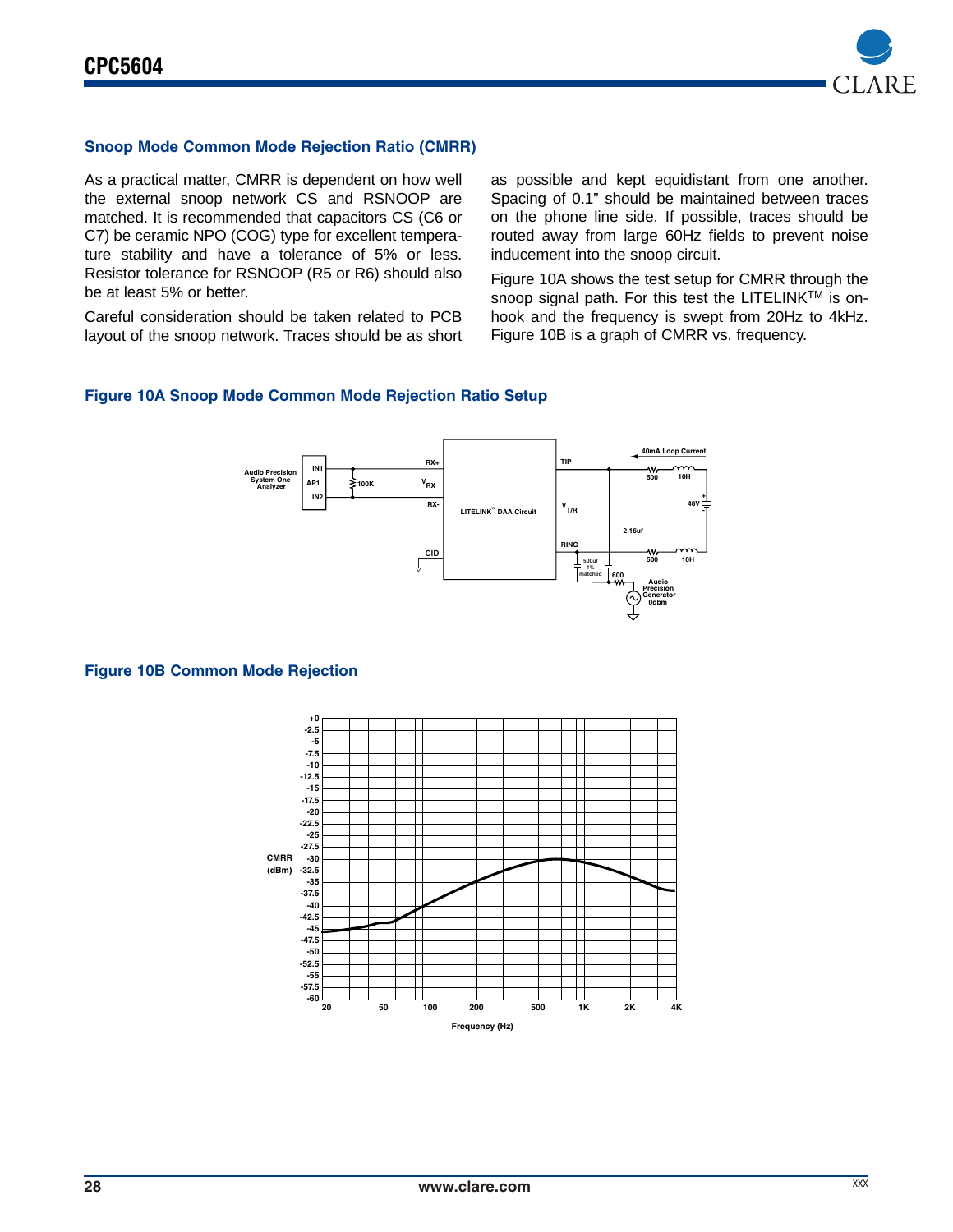

# **Country Specific Component Values**

|             | <b>RZDC</b> | <b>ZZNT</b> |
|-------------|-------------|-------------|
| US/Far East | 8.2W        | 600W        |
| CTR-21      | 22.1W       | 600W        |

# **CTR-21 Countries:**

- UK
- France
- Germany
- Spain
- Switzerland
- Italy
- Luxembourg
- Holland
- Belgium
- Netherlands
- Australia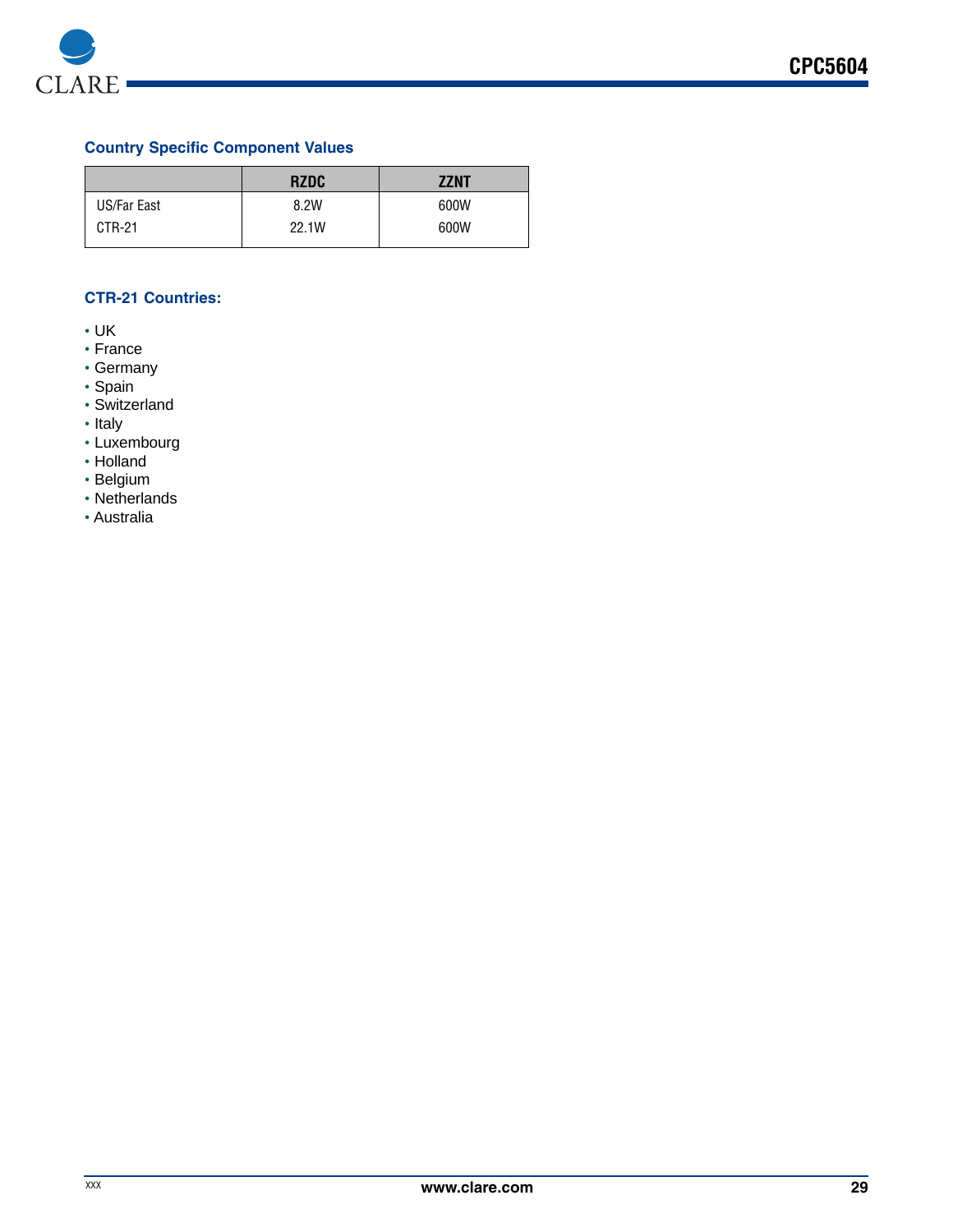

CLARE

 $\frac{8}{20}$ 

Drawn: Date:SMM 6/24/99 A Company: Title: Interconnection to Conexant(Rockwell) (CPC5600A1X) Rev: CP Clare Corp.

> **ALL RESISTORS ARE .100WUNLESS OTHERWISE NOTED**

Interconnection diagram is based on the Conexant(Rockwell) RC56D Chip solution. 1. Conexant Chipsets rely on a 6dB loss between MDP and tip and ring. This is solved by placing the R1, R2, R3, resistor circuit in the Transmit Path and the use of a single end of the differential receive.

 $\frac{1}{2}$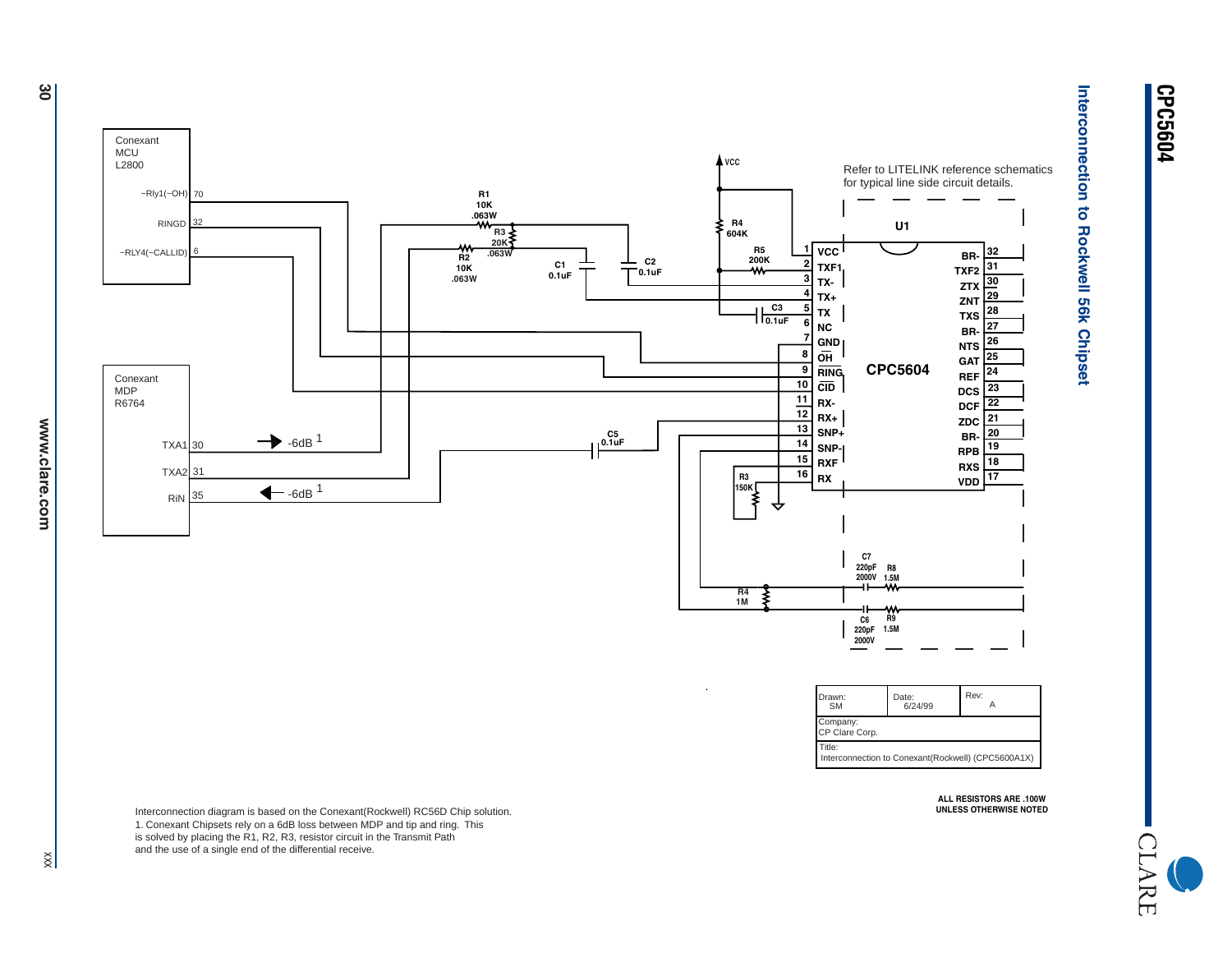



Interconnection to Lucent 56k Chipset **Interconnection to Lucent 56k Chipset**

 $\times$ 

**CPC5604**

**ALL RESISTORS ARE .100W UNLESS OTHERWISE NOTED**

1. Lucent chips expect a zero dB drop between the codec and Tip and Ring.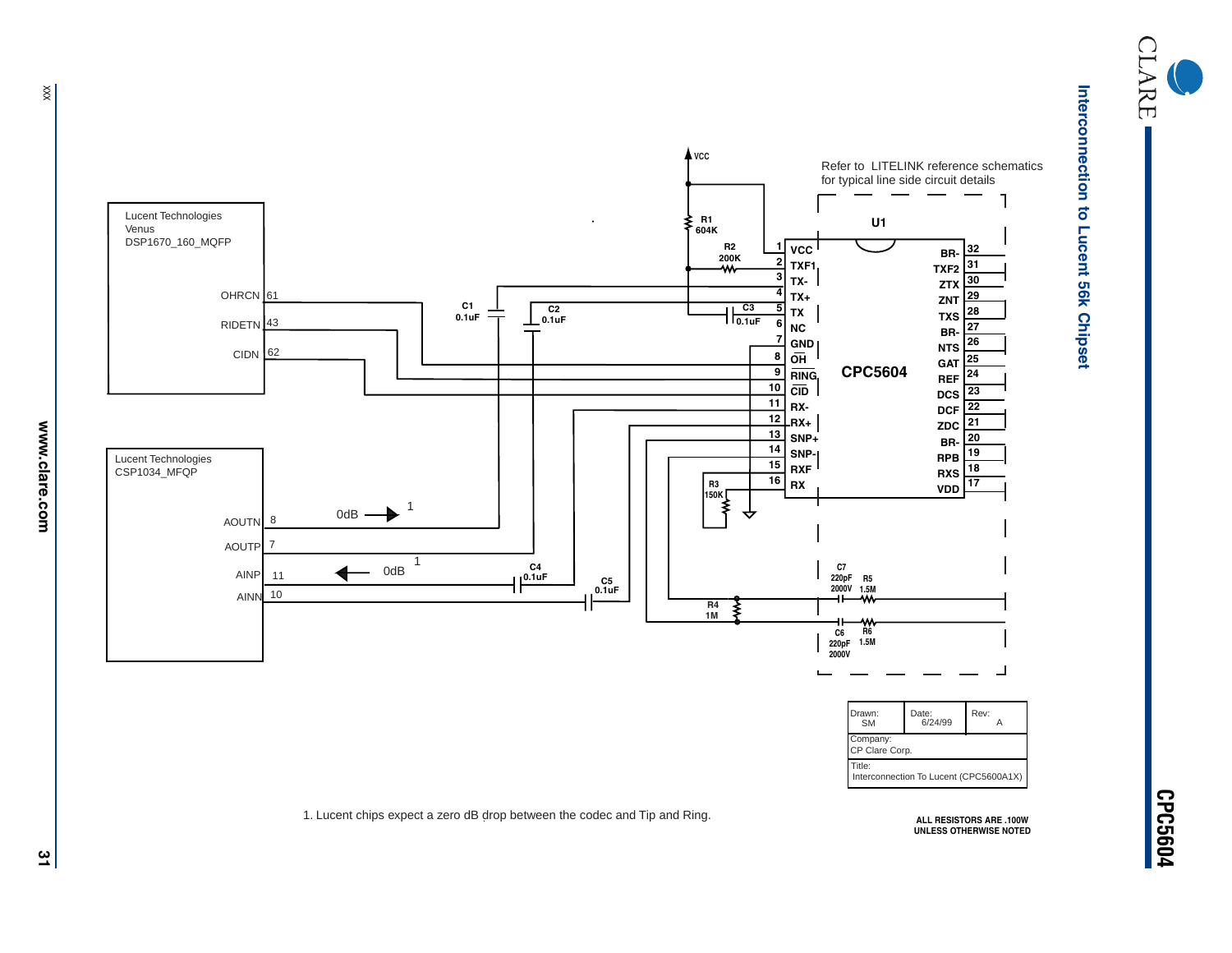

# **Mechanical Dimensions**



# **32 Pin SOIC Recommended Pad Layout**



**Dimensions** mm (inches)